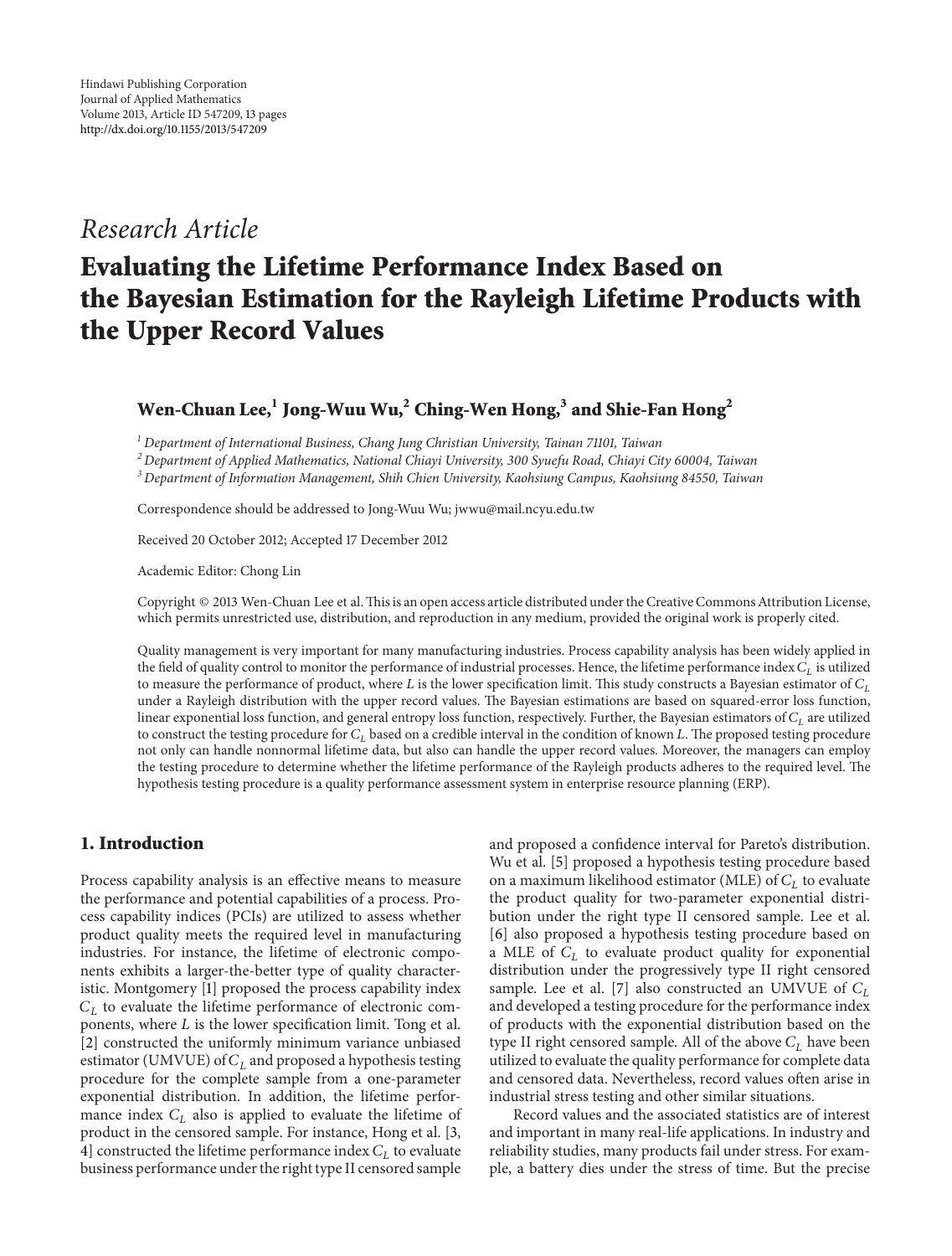breaking stress or failure point varies even among identical items. Hence, in such experiments, measurements may be made sequentially and only the record values (lower or upper) are observed. Record values arise naturally in many reallife applications involving data relating to weather, sports, economics, and life tests. According to the model of Chandler [8], there are some situations in lifetime testing experiments where the failure time of a product is recorded if it exceeds all preceding failure times. These recorded failure times are the upper record value sequence. In general, let  $X_1, X_2, \ldots$ be a sequence of independent and identically distributed (i.i.d.) random variables having the same distribution as the (population) random variable  $X$  with the cumulative distribution function (c.d.f)  $F(x)$  and the probability density function (p.d.f)  $f(x)$ . An observation  $X_i$ , will be called an upper record value if it exceeds in value all of the preceding observations, that is, if  $X_i > X_i$ , for every  $i < j$ . The sequence of record times  $T_n$ ,  $n \ge 1$  is defined as follows.

Let  $T_1 = 1$  with probability 1, for  $n \ge 2$ ,  $T_n = \min\{j :$  $X_j > X_{T_{n-1}}$ . A sequence of upper record values  $\{X_{U(n)}\}$  is then defined by

$$
X_{U(n)} = X_{T_n}, \quad n = 1, 2, .... \tag{1}
$$

Let  $X = \{X_{U(1)}, X_{U(2)}, \ldots, X_{U(n)}\}$  be the first *n* upper record values arising from a sequence of i.i.d. random variables  $X_1, X_2, \ldots$  with c.d.f.  $F(x)$ .

In this study, we consider the case of the upper record values instead of complete data or censored data. In order to evaluate the lifetime performance of nonnormal data with upper record values, the lifetime performance index  $C_L$ is utilized to measure product quality under the Rayleigh distribution with the upper record values. The Rayleigh distribution is a nonnormal distribution and a special case of the Weibull distribution, which provides a population model useful in several areas of statistics, including life testing and reliability whose age with time as its failure rate is a linear function of time. Bhattacharya and Tyagi [9] mentioned that in some clinical studies dealing with cancer patients the survival pattern follows the Rayleigh distribution. Cliff and Ord [10] showed that the Rayleigh distribution arises as the distribution of the distance between an individual and its nearest neighbor when the special pattern is generated by the Poisson process. Dyer and Whisenand [11] demonstrated the importance of this distribution in communication engineering (also see Soliman and Al-Aboud [12]). The p.d.f. and c.d.f. of the Rayleigh distribution are given, respectively, by

$$
f(x) = \frac{x}{\theta^2} e^{-x^2/2\theta^2},
$$
 (2)

$$
F(x) = 1 - e^{-x^2/2\theta^2},
$$
 (3)

where  $x > 0$  and  $\theta > 0$ , respectively. When X comes from the Rayleigh distribution, the mean of X is  $E(X) = \sqrt{\pi/2}\theta$ , and the standard deviation of X is  $\sigma = \sqrt{(4 - \pi)/2\theta}$ .

Bayesian and non-Bayesian approaches have been used to obtain the estimators of the parameter  $\theta$  under the Rayleigh distribution with the upper record values. Soliman and Al-Aboud [12] compared the performance of the Bayesian estimators with non-Bayesian estimators such as the MLE and the best linear unbiased (BLUE) estimator. The Bayesian estimators are developed under symmetric and nonsymmetric loss functions. The symmetric loss function is squared-error (SE) loss function. The nonsymmetric loss function includes linear exponential (LINEX) and general entropy (GE) loss functions. In recent decades, the Bayesian viewpoint has received frequent attention for analyzing failure data and other time-to-event data and has been often proposed as a valid alternative to traditional statistical perspectives. The Bayesian approach to estimation of the parameters and reliability analysis allows prior subjective knowledge on lifetime parameters and technical information on the failure mechanism as well as experimental data. Bayesian methods usually require less sample data to achieve the same quality of inferences than methods based on sampling theory (also see [12]).

The main aim of this study will construct the Bayesian estimator of  $C<sub>L</sub>$  under a Rayleigh distribution with upper record values. The Bayesian estimators of  $C_L$  are developed under symmetric and nonsymmetric loss functions. The estimators of  $C_L$  are then utilized to develop a credible interval, respectively. The new testing procedures of credible interval for  $C_L$  can be employed by managers to assess whether the products performance adheres to the required level in the condition of known  $L$ . The new proposed testing procedures can handle nonnormal lifetime data with upper record values. Moreover, we will evaluate the performance of the new proposed testing procedures with Bayesian and non-Bayesian approaches.

The rest of this study is organized as follows. Section 2 introduces some properties of the lifetime performance index for lifetime of product with the Rayleigh distribution. Section 3 discusses the relationship between the lifetime performance index and conforming rate. Section 4 develops a hypothesis testing procedure for the lifetime performance index  $C_L$  with the non-Bayesian approach. Section 5 develops a hypothesis testing procedure for the lifetime performance index  $C_L$  with the Bayesian approach. Section 6 discusses the Monte Carlo simulation algorithm of confidence (or credible) level. One numerical example and concluding remarks are made in Sections 7 and 8, respectively.

## **2. The Lifetime Performance Index**

Montgomery [1] has developed a process capability index  $C_L$ to measure the larger-the-better quality characteristic. Then,  $C_L$  is defined by

$$
C_L = \frac{\mu - L}{\sigma},\tag{4}
$$

where  $\mu$ ,  $\sigma$ , and  $L$  are the process mean, the process standard deviation, and the lower specification limit, respectively.

To assess the product performance of products,  $C_L$  can be defined as the lifetime performance index. If  $X$  comes from the Rayleigh distribution, then the lifetime performance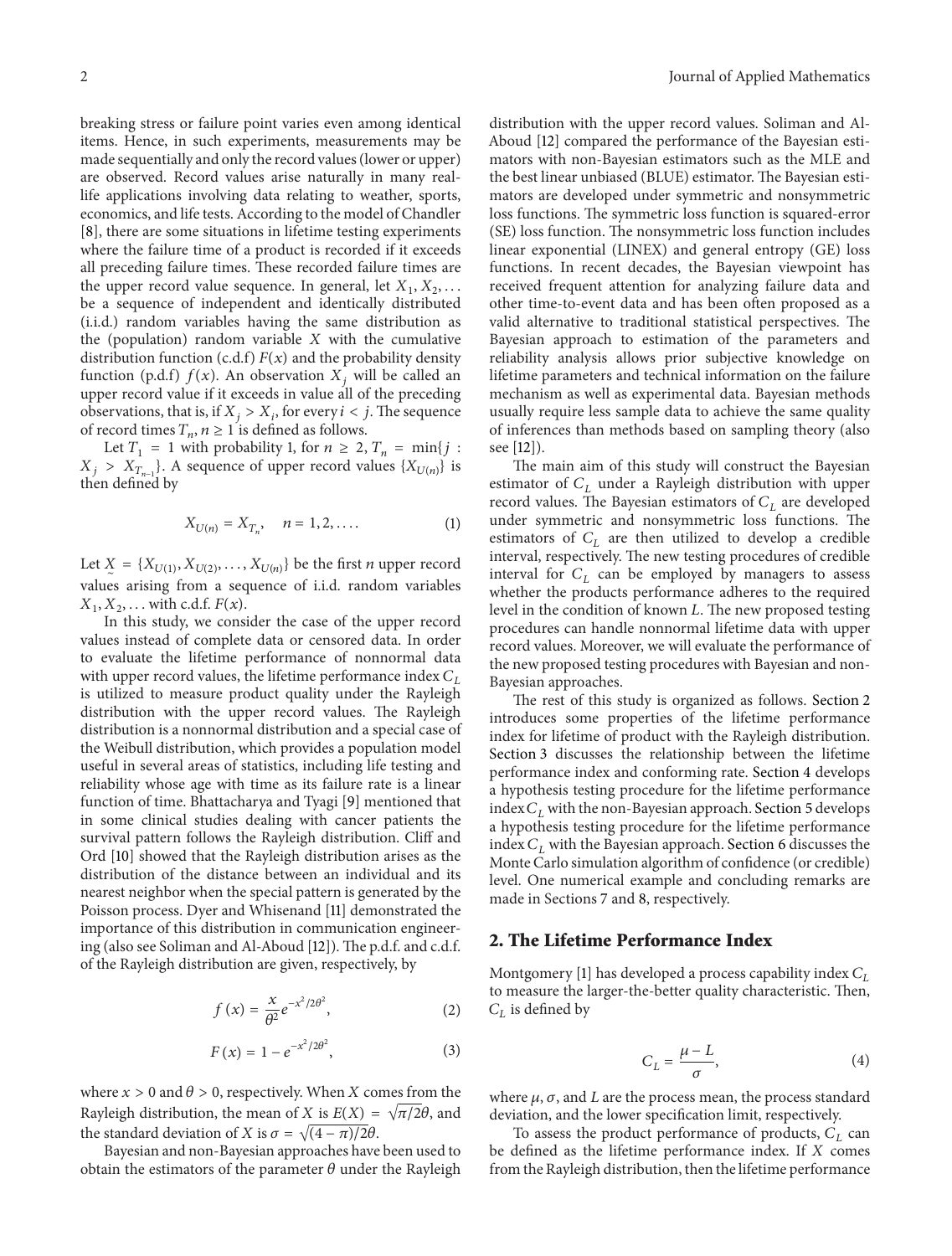index  $C_L$  can be rewritten as

$$
C_L = \frac{\mu - L}{\sigma} = \frac{\sqrt{\pi/2}\theta - L}{\sqrt{(4 - \pi)/2}\theta} = \sqrt{\frac{\pi}{4 - \pi}} - \sqrt{\frac{2}{4 - \pi}} \frac{L}{\theta},
$$

$$
-\infty < C_L < \sqrt{\frac{\pi}{4 - \pi}},
$$
(5)

where  $\mu = E(X) = \sqrt{\pi/2}\theta$  is the process mean,  $\sigma =$  $\sqrt{\text{Var}(X)} = \sqrt{\frac{4 - \pi}{2\theta}}$  is the process standard deviation, and  $L$  is the lower specification limit.

## **3. The Conforming Rate**

If the lifetime of a product  $X$  exceeds the lower specification limit  $L$ , then the product is defined as a conforming product. The ratio of conforming products is known as the conforming rate and can be defined as

$$
P_r = P(X \ge L) = e^{-(1/2)(\sqrt{\pi/2} - \sqrt{(4-\pi)/2}C_L)^2},
$$
  

$$
-\infty < C_L < \sqrt{\pi/(4-\pi)}.
$$
 (6)

Obviously, a strictly increasing relationship exists between the conforming rate  $P_r$  and the lifetime performance index  $C_L$ . Table 1 lists various  $C_L$  values and the corresponding conforming rate  $P_r$  by using STATISTICA software [13] (also see [14]).

For the  $C<sub>L</sub>$  values which are not listed in Table 1, the conforming rate  $P_r$  can be obtained through interpolation. In addition, since a one-to-one mathematical relationship exists between the conforming rate  $P_r$  and the lifetime performance index  $C_L$ . Therefore, utilizing the one-to-one relationship between  $P_r$  and  $C_l$ , lifetime performance index can be a flexible and effective tool, not only evaluating product performance, but also estimating the conforming rate  $P_r$ .

## **4. Testing Procedure for the Lifetime Performance Index**  $C_{\text{L}}$  with **Non-Bayesian Approach**

This section will apply non-Bayesian approach to construct a maximum likelihood estimator (MLE) of  $C_L$  under a Rayleigh distribution with upper record values. The MLE of  $C_L$  is then utilized to develop a new hypothesis testing procedure in the condition of known  $L$ . Assuming that the required index value of lifetime performance is larger than  $c_0$ , where  $c_0$  denotes the target value, the null hypothesis  $H_0$  :  $C_L \leq c_0$ and the alternative hypothesis  $H_1 : C_L > c_0$  are constructed. Based on the new hypothesis testing procedure, the lifetime performance of products is easy to assess.

Let  $X$  be the lifetime of such a product, and  $X$  has a Rayleigh distribution with the p.d.f. as given by (2). Let  $X = (X_{U(1)}, X_{U(2)}, \ldots, X_{U(n)})$  be the first *n* upper record values arising from a sequence of i.i.d. Rayleigh variables with p.d.f. as given by (2). Since the joint p.d.f. of  $(X_{U(1)}, X_{U(2)}, \ldots, X_{U(n)})$  is

$$
f(x_{U(n)}) \prod_{i=1}^{n-1} \frac{f(x_{U(i)})}{1 - F(x_{U(i)})},
$$
\n(7)

where  $f(x)$  and  $F(x)$  are the p.d.f. and c.d.f. of X, respectively (also see [12, 15, 16]). So, the likelihood function of  $(X_{U(1)}, X_{U(2)}, \ldots, X_{U(n)})$  is given as

$$
L(\theta \mid x_{U(1)}, \dots, x_{U(n)}) = \left\{ \prod_{i=1}^{n} \frac{x_{U(i)}}{\theta^2} \right\} \exp \left( -\frac{x_{U(n)}^2}{2\theta^2} \right). \quad (8)
$$

The natural logarithm of the likelihood function with (8) is

$$
\ln L(\theta \mid x_{U(1)}, \dots, x_{U(n)}) = \sum_{i=1}^{n} \ln (x_{U(i)}) - 2n \ln \theta - \frac{x_{U(n)}^2}{2\theta^2}.
$$
\n(9)

Upon differentiating (9) with respect to  $\theta$  and equating the result to zero, the MLE of the parameter  $\theta$  can be shown to be

$$
\widehat{\theta}_{MLE} = \frac{X_{U(n)}}{\sqrt{2n}} \tag{10}
$$

(also see [12]). By using the invariance of MLE (see Zehna [17]), the MLE of  $C_L$  can be written as given by

$$
\widehat{C}_{L,\text{MLE}} = \sqrt{\frac{\pi}{4 - \pi}} - \sqrt{\frac{2}{4 - \pi}} \frac{L}{\widehat{\theta}_{\text{MLE}}}
$$
\n
$$
= \sqrt{\frac{\pi}{4 - \pi}} - \sqrt{\frac{2}{4 - \pi}} \cdot L \cdot \frac{\sqrt{2n}}{X_{U(n)}}.
$$
\n(11)

Construct a statistical testing procedure to assess whether the lifetime performance index adheres to the required level. The one-sided confidence interval for  $C_L$  is obtained using the pivotal quantity  $X^2_{U(n)}/\theta^2$ . By using the pivotal quantity  $X_{U(n)}^2/\theta^2$ , given the specified significance level  $\alpha$ , the level  $100(1 - \alpha)$ % one-sided confidence interval for  $C_L$  can be derived as follows.

Since the pivotal quantity  $X_{U(n)}^2/\theta^2 \sim \chi_{2n}^2$ , and  $\chi_{2n,1-a}^2$ function which represents the lower  $1 - \alpha$  percentile of  $\chi^2_{2n}$ . then

$$
P\left(\frac{X_{U(n)}^2}{\theta^2} \le \chi_{2n,1-\alpha}^2\right) = 1 - \alpha,
$$
  
\n
$$
\implies P\left(C_L \ge \sqrt{\frac{\pi}{4-\pi}} - \left(\sqrt{\frac{\pi}{4-\pi}} - \widehat{C}_{L,\text{MLE}}\right) \left(\frac{\chi_{2n,1-\alpha}^2}{2n}\right)^{1/2}\right)
$$
  
\n= 1 - \alpha, (12)

where  $C_L = \sqrt{\pi/(4-\pi)} - \sqrt{2/(4-\pi)}(L/\theta)$ . From (12), we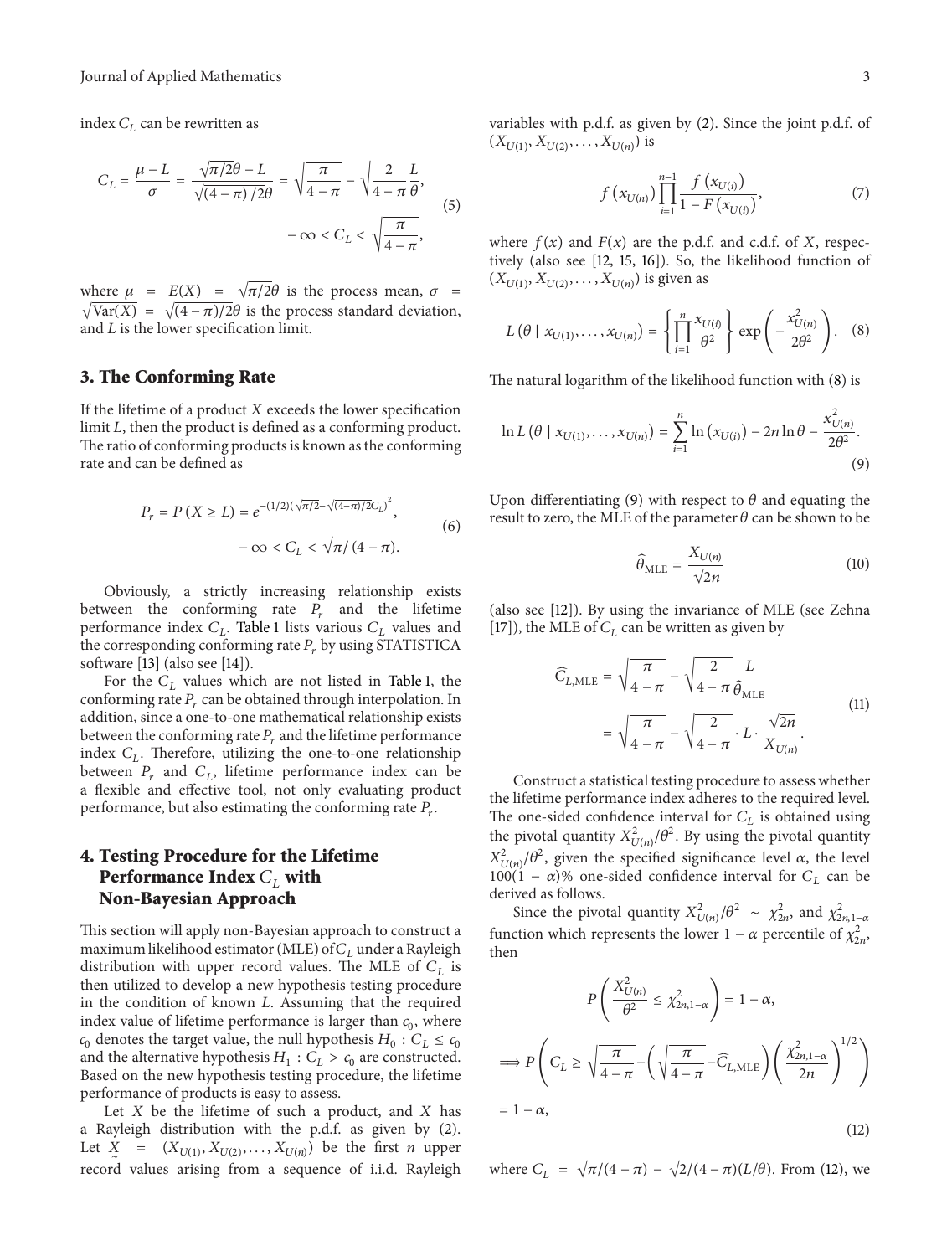| $C_{\mathcal{L}}$ | $P_r$    | $C_L$ | $P_r$    | $C_L$ | $P_{r}$  |
|-------------------|----------|-------|----------|-------|----------|
| $-\infty$         | 0.000000 | 0.40  | 0.611832 | 1.20  | 0.896627 |
| $-4.50$           | 0.000147 | 0.45  | 0.631685 | 1.25  | 0.909965 |
| $-4.00$           | 0.000551 | 0.50  | 0.651484 | 1.30  | 0.922511 |
| $-3.50$           | 0.001858 | 0.55  | 0.671182 | 1.35  | 0.934227 |
| $-3.00$           | 0.005628 | 0.60  | 0.690734 | 1.40  | 0.945076 |
| $-2.50$           | 0.015308 | 0.65  | 0.710094 | 1.45  | 0.955027 |
| $-2.00$           | 0.037404 | 0.70  | 0.729213 | 1.50  | 0.964047 |
| $-1.50$           | 0.082094 | 0.75  | 0.748044 | 1.55  | 0.972109 |
| $-1.00$           | 0.161849 | 0.80  | 0.766539 | 1.60  | 0.979187 |
| $-0.50$           | 0.286621 | 0.85  | 0.784648 | 1.65  | 0.985259 |
| 0.00              | 0.455938 | 0.90  | 0.802324 | 1.70  | 0.990306 |
| 0.15              | 0.513214 | 0.95  | 0.819518 | 1.75  | 0.994310 |
| 0.20              | 0.532718 | 1.00  | 0.836183 | 1.80  | 0.997261 |
| 0.25              | 0.552370 | 1.05  | 0.852271 | 1.85  | 0.999147 |
| 0.30              | 0.572132 | 1.10  | 0.867738 | 1.90  | 0.999963 |
| 0.35              | 0.591967 | 1.15  | 0.882538 | 1.91  | 0.999997 |

TABLE 1: The lifetime performance index  $C_L$  versus the conforming rate  $P_r$ .

obtain that a  $100(1 - \alpha)$ % one-sided confidence interval for  $C_L$  is

$$
C_L \ge \sqrt{\frac{\pi}{4-\pi}} - \left(\sqrt{\frac{\pi}{4-\pi}} - \widehat{C}_{L,\text{MLE}}\right) \left(\frac{\chi^2_{2n,1-\alpha}}{2n}\right)^{1/2}, \quad (13)
$$

where  $\widehat{C}_{L,\text{MLE}}$  is given by (11). Therefore, the 100(1– $\alpha$ )% lower confidence interval bound for  $C_L$  can be written as

$$
\underline{\text{LB}}_{\text{MLE}} = \sqrt{\frac{\pi}{4 - \pi}} - \left(\sqrt{\frac{\pi}{4 - \pi}} - \widehat{C}_{L, \text{MLE}}\right) \left(\frac{\chi^2_{2n, 1 - \alpha}}{2n}\right)^{1/2},\tag{14}
$$

where  $\widehat{C}_{L,MLE}$ ,  $\alpha$ , and *n* denote the MLE of  $C_L$ , the specified significance level, and the upper record sample of size, respectively.

The managers can use the one-sided confidence interval to determine whether the product performance adheres to the required level. The proposed testing procedure of  $C_L$  with  $\widehat{C}$  and the proposed of follows  $C_{LMLE}$  can be organized as follows.

*Step 1.* Determine the lower lifetime limit *L* for products and the performance index value  $c_0$ , then the testing null hypothesis  $H_0 : C_L \leq c_0$  and the alternative hypothesis  $H_1$ :  $C_L > c_0$  are constructed.

*Step 2.* Specify a significance level  $\alpha$ .

*Step 3.* Given the upper record values  $x = (x_{U(1)}, x_{U(2)}, \ldots, x_{U(n)})$  $\sum_{U(n)}^{I}$ , the lower lifetime limit L, and the significance level  $\alpha$ , then we can calculate the  $100(1 - \alpha)$ % one-sided confidence interval [ $\underline{LB}_{MLE}$ ,  $\infty$ ) for  $C_L$ , where  $\underline{LB}_{MLE}$  as the definition of (14).

*Step 4.* The decision rule of statistical test is provided as follows:

- (1) if the performance index value  $c_0 \notin [\underline{\text{LB}}_{MLE}, \infty)$ , then we will reject  $H_0$ . It is concluded that the lifetime performance index of products meets the required level;
- (2) if the performance index value  $c_0 \in [\underline{LB}_{MLE}, \infty)$ , then we do not reject  $H_0$ . It is concluded that the lifetime performance index of products does not meet the required level.

## **5. Testing Procedure for the Lifetime Performance Index**  $C_L$  with **the Bayesian Approach**

This section will apply the Bayesian approach to construct an estimator of  $C_L$  under a Rayleigh distribution with upper record values. The Bayesian estimators are developed under symmetric and nonsymmetric loss functions. The symmetric loss function is squared-error (SE) loss function. The nonsymmetric loss function includes linear exponential (LINEX) and general entropy (GE) loss functions. The Bayesian estimator of  $C_L$  is then utilized to develop a new hypothesis testing procedure in the condition of known  $L$ . Assuming that the required index value of lifetime performance is larger than  $c_0$ , where  $c_0$  denotes the target value, the null hypothesis  $H_0$ :  $C_L \leq c_0$  and the alternative hypothesis  $H_1$ :  $C_L > c_0$  are constructed. Based on the new hypothesis testing procedure, the lifetime performance of products is easy to assess.

*5.1. Testing Procedure for the Lifetime Performance Index with the Bayesian Estimator under Squared-Error Loss Function.* Let  $X$  be the lifetime of such a product, and  $X$ has a Rayleigh distribution with the p.d.f. as given by (2). We consider the conjugate prior distribution of the form which is defined by the square-root inverted-gamma density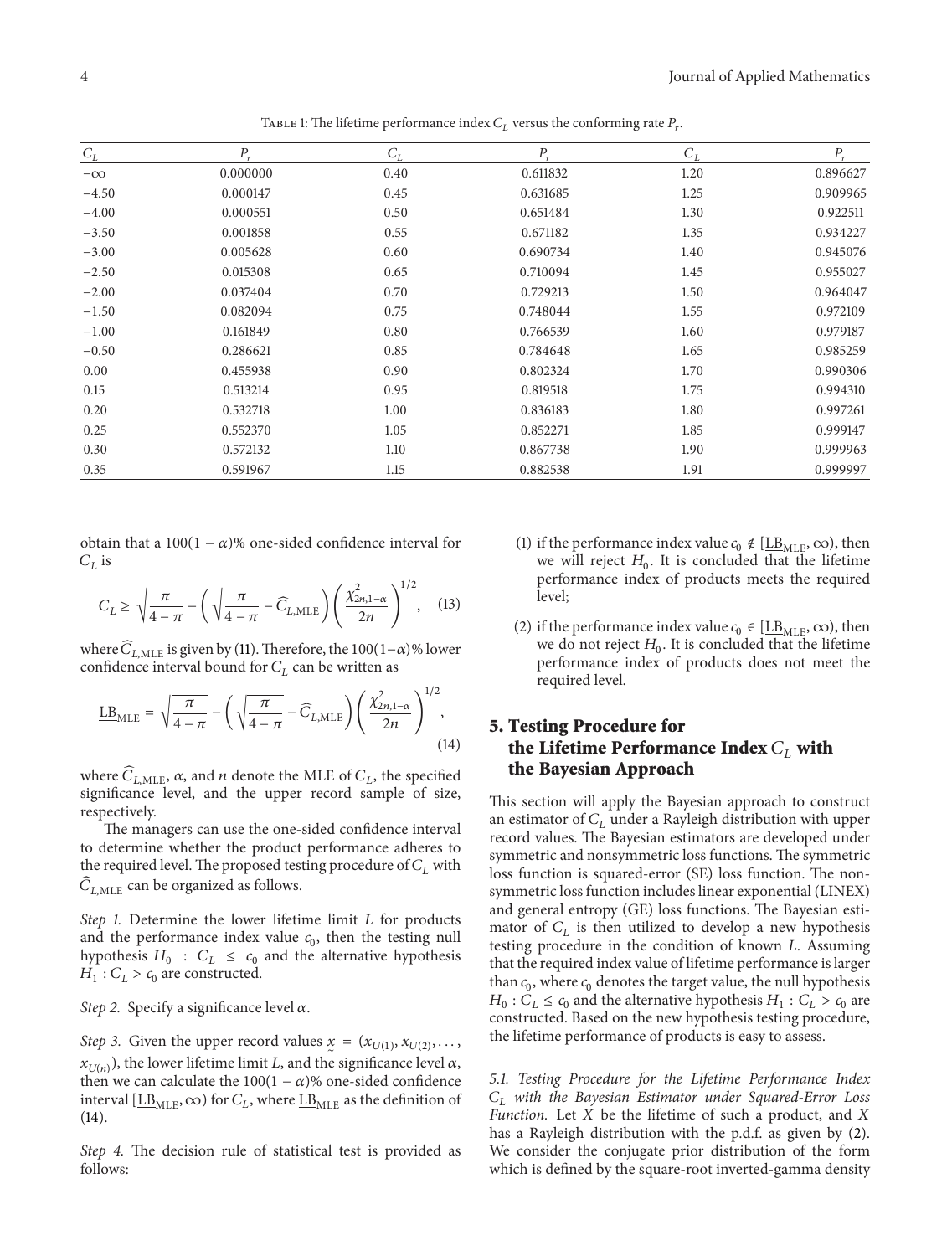as follows:

$$
\pi_1(\theta) = \frac{a^b}{\Gamma(b) 2^{b-1}} \theta^{-2b-1} e^{-a/2\theta^2},
$$
\n(15)

where  $\theta > 0$ ,  $a > 0$ , and  $b > 0$ .

$$
E(\theta) = \left(\frac{a}{2}\right)^{1/2} \frac{\Gamma(b - 1/2)}{\Gamma(b)},
$$
  
\n
$$
Var(\theta) = \frac{a}{2(b-1)} - \left(\frac{a}{2}\right) \left[\frac{\Gamma(b - 1/2)}{\Gamma(b)}\right]^2, \quad b > 1.
$$
\n(16)

With record values,  $n$  products (or items) take place on test. Consider  $(X_{U(1)}, X_{U(2)},...,X_{U(n)})$  is the upper record values. We can obtain that the posterior p.d.f. of  $\theta \mid (X_{U(1)},$  $(X_{U(2)},...,X_{U(n)})$  is given as

$$
p_1 (\theta | x_{U(1)},..., x_{U(n)})
$$
  
= 
$$
\frac{L(\theta | x_{U(1)},..., x_{U(n)}) \pi_1 (\theta)}{\int_0^\infty L(\theta | x_{U(1)},..., x_{U(n)}) \pi_1 (\theta) d\theta}
$$
  
= 
$$
\frac{\theta^{-2(n+b)-1} (x_{U(n)}^2 + a)^{(n+b)} e^{-(x_{U(n)}+a)/2\theta^2}}{\Gamma(n+b) 2^{n+b-1}},
$$
 (17)

where  $\theta > 0$ , and the likelihood function  $L(\theta \mid x_{U(1)},...,$ where  $\infty$ <br> $(x_{U(n)})$  as (8).

Let  $t = x_{U(n)}^2 + a$ , then the posterior p.d.f. can be rewritten as

$$
p_1(\theta \mid x_{U(1)}, \dots, x_{U(n)}) = \frac{\theta^{-2(n+b)-1} t^{(n+b)} e^{-t/2\theta^2}}{\Gamma(n+b) 2^{n+b-1}},
$$
 (18)

and we can show that  $t/\theta^2|_{\mathcal{Z}=(x_{U(1)},...,x_{U(n)})} \sim \chi^2_{2(n+b)}$ .

The Bayesian estimator  $\hat{\theta}_{BS}$  of  $\theta$  based on the squared error (SE) loss function  $L(\theta^*, \theta) = (\theta^* - \theta)^2$  can be derived as follows:

$$
E(\theta | x_{U(1)},..., x_{U(n)})
$$
  
= 
$$
\int_0^\infty \theta p_1(\theta | x_{U(1)},..., x_{U(n)}) d\theta
$$
  
= 
$$
\frac{\Gamma(n+b-1/2)}{\Gamma(n+b)} \left(\frac{t}{2}\right)^{1/2},
$$
 (19)

where  $t = x_{U(n)}^2 + a$ ,  $n + b - 1/2 > 0$ .

Hence, the Bayesian estimator of  $\theta$  based on SE loss function is given by

$$
\widehat{\theta}_{\rm BS} = \frac{\Gamma\left(n + b - 1/2\right)}{\Gamma\left(n + b\right)} \left(\frac{T}{2}\right)^{1/2},\tag{20}
$$

where  $T = X_{U(n)}^2 + a, n + b - 1/2 > 0, a$ , and b are the parameters of prior distribution with density as (15).

The lifetime performance index  $C_L$  of Rayleigh products can be written as

$$
C_L = \sqrt{\frac{\pi}{4-\pi}} - \sqrt{\frac{2}{4-\pi}} \frac{L}{\theta}, \quad -\infty < C_L < \sqrt{\frac{\pi}{4-\pi}}. \tag{21}
$$

By using (5) and the Bayesian estimator  $\widehat{\theta}_{\texttt{BS}}$  as (20),  $\widehat{C}_{L,\texttt{BS}}$ based on the Bayesian estimator  $\hat{\theta}_{BS}$  of  $\theta$  is given by

$$
\widehat{C}_{L,BS} = \sqrt{\frac{\pi}{4-\pi}} - \sqrt{\frac{2}{4-\pi}} \frac{L}{\widehat{\theta}_{BS}}
$$

$$
= \sqrt{\frac{\pi}{4-\pi}} - \sqrt{\frac{2}{4-\pi}} \cdot L \cdot \left[ \frac{\Gamma(n+b-1/2)}{\Gamma(n+b)} \left(\frac{T}{2}\right)^{1/2} \right]^{-1}, \tag{22}
$$

where  $T = X_{U(n)}^2 + a, n + b - 1/2 > 0, a$ , and b are the parameters of prior distribution with density as in (15).

We construct a statistical testing procedure to assess whether the lifetime performance index adheres to the required level. The one-sided credible confidence interval for  $C_L$  are obtained using the pivotal quantity  $t/\theta^2|_{\mathbf{x}=(x_{U(1)},...,x_{U(n)})}$ . By using the pivotal quantity  $t/\theta^2|_{\mathcal{Z}=(x_{U(1)},...,x_{U(n)})}$ , given the specified significance level  $\alpha$ , the level 100(1 –  $\alpha$ )% one-sided credible interval for  $C_L$  can be derived as follows.

Since the pivotal quantity  $t/\theta^2|_{\mathcal{Z}=(x_{U(1)},...,x_{U(n)})}$  ~  $\chi^2_{2(n+b)}$ . and  $\chi^2_{2(n+b),1-\alpha}$  function which represents the lower  $1-\alpha$ percentile of  $\chi^2_{2(n+b)}$ , then

$$
P\left(\frac{t}{\theta^2} \leq \chi^2_{2(n+b),1-\alpha} \mid \underline{x}\right) = 1 - \alpha,
$$

where  $x = (x_{U(1)}, x_{U(2)}, \ldots, x_{U(n)})$ ,

$$
\implies P\left(C_L \ge \sqrt{\frac{\pi}{4-\pi}} - \left(\sqrt{\frac{\pi}{4-\pi}} - \widehat{C}_{L,\text{BS}}\right) \times \frac{\Gamma(n+b-1/2)}{\Gamma(n+b)} \left(\frac{\chi^2_{2(n+b),1-\alpha}}{2}\right)^{1/2} \mid \mathbf{x}\right)
$$
\n(23)

 $= 1 - \alpha,$ 

where  $C_L$  as the definition of (5).

From (23), we obtain that a 100(1- $\alpha$ )% one-sided credible interval for  $C_L$  is given by

$$
C_L \ge \sqrt{\frac{\pi}{4-\pi}} - \left(\sqrt{\frac{\pi}{4-\pi}} - \widehat{C}_{L,\text{BS}}\right)
$$

$$
\times \frac{\Gamma(n+b-1/2)}{\Gamma(n+b)} \left(\frac{\chi^2_{2(n+b),1-\alpha}}{2}\right)^{1/2},\tag{24}
$$

where  $\widehat{C}_{L,BS}$  is given by (22).

Therefore, the  $100(1 - \alpha)$ % lower credible interval bound for  $C_L$  can be written as

$$
\underline{\text{LB}}_{\text{BS}} = \sqrt{\frac{\pi}{4 - \pi}} - \left(\sqrt{\frac{\pi}{4 - \pi}} - \widehat{C}_{L, \text{BS}}\right)
$$

$$
\times \frac{\Gamma(n + b - 1/2)}{\Gamma(n + b)} \left(\frac{\chi^2_{2(n + b), 1 - \alpha}}{2}\right)^{1/2}, \tag{25}
$$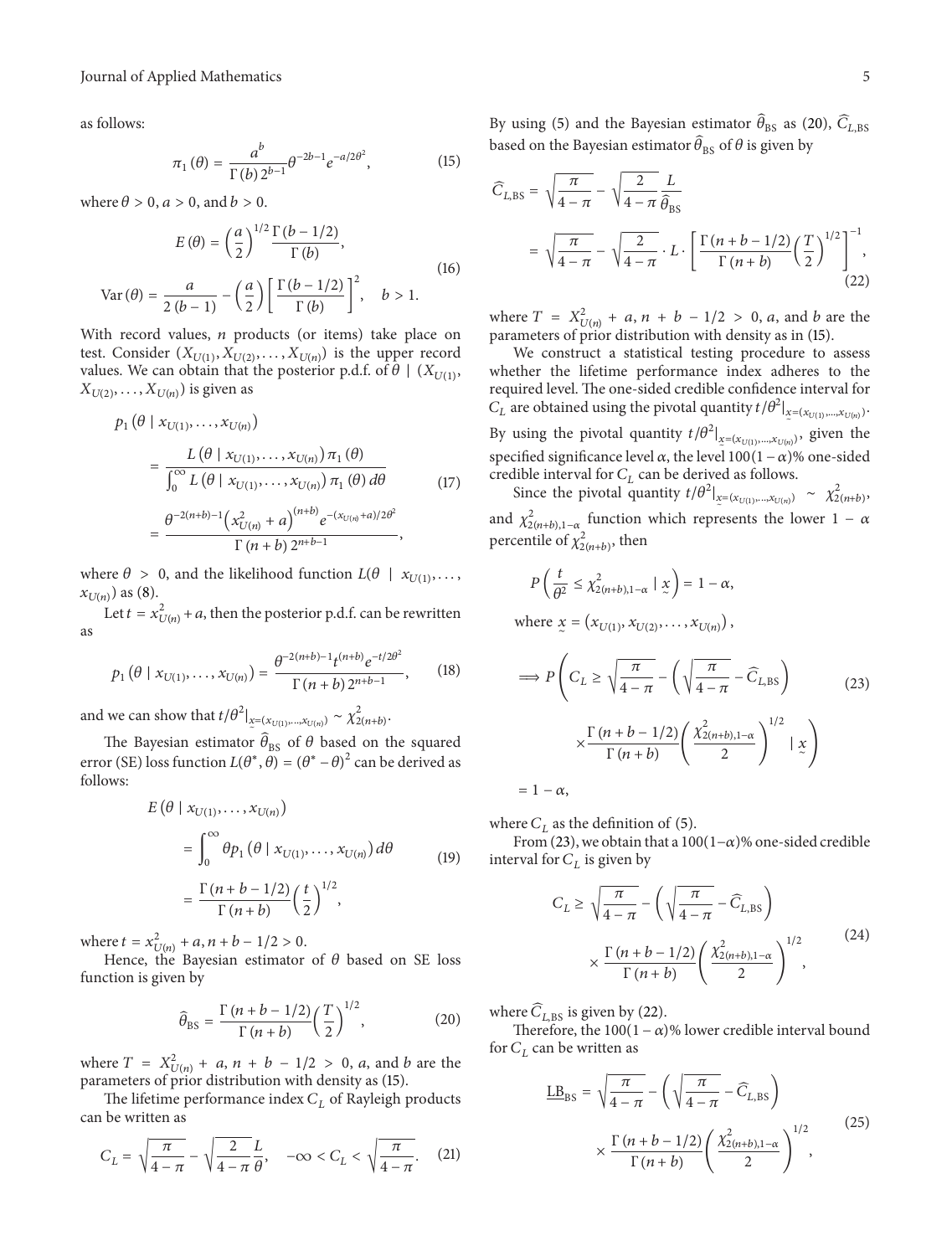where  $\widehat{C}_{L,BS}$  is given by (22), and *b* is a parameter of prior distribution with density as (15).

The managers can use the one-sided credible interval to determine whether the product performance adheres to the required level. The proposed testing procedure of  $C_L$  with  $\widehat{C}$  can be apparented as follows.  $C_{L,BS}$  can be organized as follows.

*Step 1.* Determine the lower lifetime limit *L* for products and the performance index value  $c_0$ , then the testing null hypothesis  $H_0 : C_L \leq c_0$  and the alternative hypothesis  $H_1$ :  $C_L > c_0$  are constructed.

*Step 2.* Specify a significance level  $\alpha$ .

*Step 3.* Given the parameters a and b of prior distribution, the upper record values  $x = (x_{U(1)}, x_{U(2)},...,x_{U(n)})$ , the lower lifetime limit  $L$ , and the significance level  $\alpha$ , then we can calculate the 100(1 –  $\alpha$ )% one-sided credible interval  $[\underline{LB}_{BS}, \infty)$  for  $C_L$ , where  $\underline{LB}_{BS}$  as the definition of (25).

*Step 4.* The decision rule of statistical test is provided as follows:

- (1) if the performance index value  $c_0 \notin [\underline{LB}_{BS}, \infty)$ , then we will reject  $H_0$ . It is concluded that the lifetime performance index of products meets the required level;
- (2) if the performance index value  $c_0 \in [\underline{LB}_{BS}, \infty)$ , then we do not reject  $H_0$ . It is concluded that the lifetime performance index of products does not meet the required level.

*5.2. Testing Procedure for the Lifetime Performance Index with the Bayesian Estimator under Linear Exponential Loss Function.* Let *X* be the lifetime of such a product, and *X* has a Rayleigh distribution with the p.d.f. as given by (2). We consider the linear exponential (LINEX) loss function as (also see [18–23])

$$
L(\Delta) \propto e^{c\Delta} - c\Delta - 1, \qquad (26)
$$

where  $\Delta = (\theta^* - \theta), c \neq 0$ .

In this paper, we suppose that

$$
\Delta_1 = \left(\frac{\theta^*}{\theta}\right)^2 - 1,\tag{27}
$$

where  $\theta^*$  is an estimator of  $\theta$ .

By using (26)-(27), the posterior expectation of LINEX loss function  $L(\Delta_1)$  is

$$
E\left[L\left(\Delta_{1}\right)|\underline{x}\right] = e^{-c}E\left[e^{c(\theta^{*}/\theta)_{2}}|\underline{x}\right] - cE\left[\left(\frac{\theta^{*}}{\theta}\right)^{2} - 1|\underline{x}\right] - 1, \tag{28}
$$

where  $x = (x_{U(1)}, x_{U(2)}, \ldots, x_{U(n)}).$ 

The value of  $\theta^*$  that minimizes  $E[L(\Delta_1) | x]$  denoted by  $\widehat{\theta}_{\texttt{BL}}$  is obtained by solving the equation:

$$
\frac{dE\left[L\left(\Delta_{1}\right)|\underline{x}\right]}{d\theta^{*}} = e^{-c}E\left[e^{c(\theta^{*}/\theta)_{2}} \cdot \frac{2c\theta^{*}}{\theta^{2}}| \underline{x}\right] - cE\left(\frac{2\theta^{*}}{\theta^{2}}| \underline{x}\right) = 0;
$$
\n(29)

that is,  $\widehat{\theta}_{\texttt{BL}}$  is the solution to the following equation:

$$
E\left[\frac{\hat{\theta}_{\text{BL}}}{\theta^2}e^{c(\hat{\theta}_{\text{BL}}/\theta)_2} \mid \underline{x}\right] = e^c E\left(\frac{\hat{\theta}_{\text{BL}}}{\theta^2} \mid \underline{x}\right). \tag{30}
$$

By using (18) and (30), we have

$$
2\hat{\theta}_{BL}(n+b)\cdot\frac{t^{n+b}}{\left(t-2c\hat{\theta}_{BL}^2\right)^{n+b+1}}=e^c\hat{\theta}_{BL}\frac{2(n+b)}{t},\tag{31}
$$
  
where  $t=x_{U(n)}^2+a$ .

Hence, the Bayesian estimator of  $\theta$  under the LINEX loss function is given by

$$
\hat{\theta}_{\text{BL}} = \left[\frac{T}{2c} \left(1 - e^{-c/(n+b+1)}\right)\right]^{1/2},\tag{32}
$$

where  $T = X^2_{U(n)} + a$ , a, and b are the parameters of prior distribution with density as (15).

By using (5) and the Bayesian estimator  $\widehat{\theta}_{BL}$  as (32),  $\widehat{C}_{L,BL}$ based on the Bayesian estimator  $\hat{\theta}_{BL}$  of  $\theta$  is given by

$$
\widehat{C}_{L,BL} = \sqrt{\frac{\pi}{4 - \pi}} - \sqrt{\frac{2}{4 - \pi}} \frac{L}{\widehat{\theta}_{BL}}
$$
\n
$$
= \sqrt{\frac{\pi}{4 - \pi}} - \sqrt{\frac{2}{4 - \pi}} L \left[ \frac{T}{2c} \left( 1 - e^{-c/(n + b + 1)} \right) \right]^{-1/2},
$$
\n(33)

where  $T = X_{U(n)}^2 + a$ , a, and b are the parameters of prior distribution with density as (15).

We construct a statistical testing procedure to assess whether the lifetime performance index adheres to the required level. The one-sided credible confidence interval for  $C_L$  is obtained using the pivotal quantity  $t/\theta^2|_{\mathbf{x}=(x_{U(1)},...,x_{U(n)})}$ . By using the pivotal quantity  $t/\theta^2|_{\underline{x}=(x_{U(1)},...,x_{U(n)})}$ , given the specified significance level  $\alpha$ , the level 100(1 –  $\alpha$ )% one-sided credible interval for  $C_L$  can be derived as follows.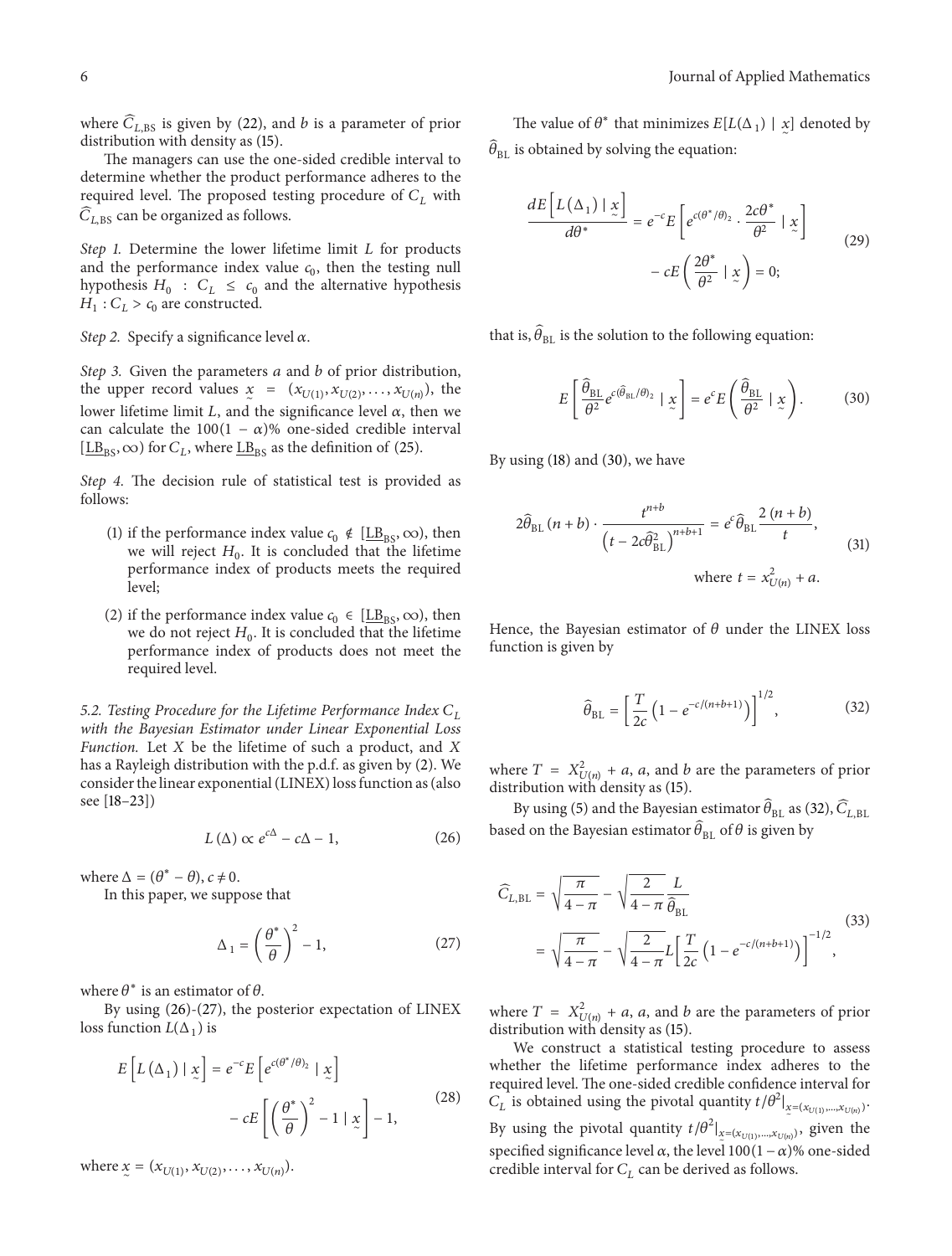Since the pivotal quantity  $t/\theta^2|_{\mathcal{Z}=(x_{U(1)},...,x_{U(n)})} \sim \chi^2_{2(n+b)},$ and  $\chi^2_{2(n+b),1-\alpha}$  function which represents the lower  $1-\alpha$ percentile of  $\chi^2_{2(n+b)}$ , then

$$
P\left(\frac{t}{\theta^2} \le \chi^2_{2(n+b),1-\alpha} \mid \underline{x}\right) = 1 - \alpha,
$$
  
where  $\underline{x} = (x_{U(1)}, x_{U(2)}, \dots, x_{U(n)})$ ,  

$$
\implies P\left(C_L \ge \sqrt{\frac{\pi}{4 - \pi}} - \left(\sqrt{\frac{\pi}{4 - \pi}} - \widehat{C}_{L,BL}\right) \times \left[\frac{1}{2c} \left(1 - e^{-c/(n+b+1)}\right) \chi^2_{2(n+b),1-\alpha}\right]^{1/2} \mid \underline{x}\right)
$$

$$
= 1 - \alpha,
$$
 (34)

where  $C_L$  as the definition of (5).

From (34), we obtain that a 100(1– $\alpha$ )% one-sided credible interval for  $C_L$  is

$$
C_L \ge \sqrt{\frac{\pi}{4-\pi}} - \left(\sqrt{\frac{\pi}{4-\pi}} - \widehat{C}_{L, BL}\right)
$$

$$
\times \left[\frac{1}{2c} \left(1 - e^{-c/(n+b+1)}\right) \chi^2_{2(n+b), 1-\alpha}\right]^{1/2},
$$
(35)

where  $\widehat{C}_{L,\text{BL}}$  is given by (33).

Therefore, the  $100(1 - \alpha)$ % lower credible interval bound for  $C_L$  can be written as

$$
\underline{\text{LB}}_{\text{BL}} = \sqrt{\frac{\pi}{4 - \pi}} - \left(\sqrt{\frac{\pi}{4 - \pi}} - \widehat{C}_{L, \text{BL}}\right) \times \left[\frac{1}{2c} \left(1 - e^{-c/(n+b+1)}\right) \chi_{2(n+b), 1-\alpha}^2\right]^{1/2},\tag{36}
$$

where  $\widehat{C}_{L,BL}$  is given by (33), and *b* is a parameter of prior distribution with density as (15).

The managers can use the one-sided credible interval to determine whether the product performance attains to the required level. The proposed testing procedure of  $C_L$  with Equincul level. The proposed test<br> $\widehat{C}_{L,\text{BL}}$  can be organized as follows.

*Step 1.* Determine the lower lifetime limit *L* for products and the performance index value  $c_0$ , then the testing null hypothesis  $H_0 : C_L \leq c_0$  and the alternative hypothesis  $H_1$ :  $C_L > c_0$  are constructed.

*Step 2.* Specify a significance level  $\alpha$ .

*Step 3.* Given the parameters *a* and *b* of prior distribution, the parameter  $c$  of LINEX loss function, the upper record values  $\chi = (x_{U(1)}, x_{U(2)},...,x_{U(n)})$ , the lower lifetime limit L, and the significance level  $\alpha$ , then we can calculate the 100(1 –  $\alpha$ )% one-sided credible interval  $[\underline{LB}_{BL}, \infty)$  for  $C_L$ , where  $\underline{LB}_{BL}$  as the definition of (36).

*Step 4.* The decision rule of statistical test is provided as follows:

- (1) if the performance index value  $c_0 \notin [\underline{LB}_{BL}, \infty)$ , then we will reject  $H_0$ . It is concluded that the lifetime performance index of products meets the required level;
- (2) if the performance index value  $c_0 \in [\underline{LB}_{\text{RI}}, \infty)$ , then we do not reject  $H_0$ . It is concluded that the lifetime performance index of products does not meet the required level.

*5.3. Testing Procedure for the Lifetime Performance Index with the Bayesian Estimator under General Entropy Loss Function.* Let  $X$  be the lifetime of such a product, and  $X$ has a Rayleigh distribution with the p.d.f. as given by (2). We consider the general entropy (GE) loss function (also see  $[12, 20]$ :

$$
L(\theta^*, \theta) \propto \left(\frac{\theta^*}{\theta}\right)^q - q \log\left(\frac{\theta^*}{\theta}\right) - 1,\tag{37}
$$

whose minimum occurs at  $\theta^* = \theta$ .

The loss function is a generalization of entropy loss used by several authors (e.g., Dyer and Liu [24], Soliman [25], and Soliman and Elkahlout [26]) where the shape parameter  $q =$ 1. When  $q > 0$ , a positive error  $(\theta^* > \theta)$  causes more serious consequences than a negative error. The Bayesian estimator ̂ $\widehat{\theta}_{\text{BG}}$  of  $\theta$  under GE loss function is given by

$$
\widehat{\theta}_{BG} = \left[ E \left( \theta^{-q} \mid x_{U(1)}, \dots, x_{U(n)} \right) \right]^{-1/q} . \tag{38}
$$

By using (18) and (38), then the Bayesian estimator  $\widehat{\theta}_{\mathrm{BG}}$  of  $\theta$  is derived as follows:

$$
E(\theta^{-q} | x_{U(1)},..., x_{U(n)})
$$
  
= 
$$
\int_0^\infty \theta^{-q} p_1(\theta | x_{U(1)},..., x_{U(n)}) d\theta
$$
  
= 
$$
\left(\frac{t}{2}\right)^{-q/2} \cdot \frac{\Gamma(n+b+q/2)}{\Gamma(n+b)},
$$
 (39)

where  $t = x_{U(n)}^2 + a$ . Hence, the Bayesian estimator  $\widehat{\theta}_{BG}$  of  $\theta$ under the GE loss function is given by

$$
\widehat{\theta}_{BG} = \left(\frac{T}{2}\right)^{1/2} \left[\frac{\Gamma\left(n+b+q/2\right)}{\Gamma\left(n+b\right)}\right]^{-1/q},\tag{40}
$$

where  $T = X_{U(n)}^2 + a$ , a, and b are the parameters of prior distribution with density as (15).

By using (5) and the Bayesian estimator  $\widehat{\theta}_{BG}$  as (40),  $\widehat{C}_{LBG}$ based on the Bayesian estimator  $\hat{\theta}_{BG}$  of  $\theta$  is given by

$$
\widehat{C}_{L,BG} = \sqrt{\frac{\pi}{4-\pi}} - \sqrt{\frac{2}{4-\pi}} \frac{L}{\widehat{\theta}_{BG}}
$$

$$
= \sqrt{\frac{\pi}{4-\pi}} - \sqrt{\frac{2}{4-\pi}} \cdot L \qquad (41)
$$

$$
\cdot \left[ \left(\frac{T}{2}\right)^{-q/2} \frac{\Gamma(n+b+q/2)}{\Gamma(n+b)} \right]^{1/q},
$$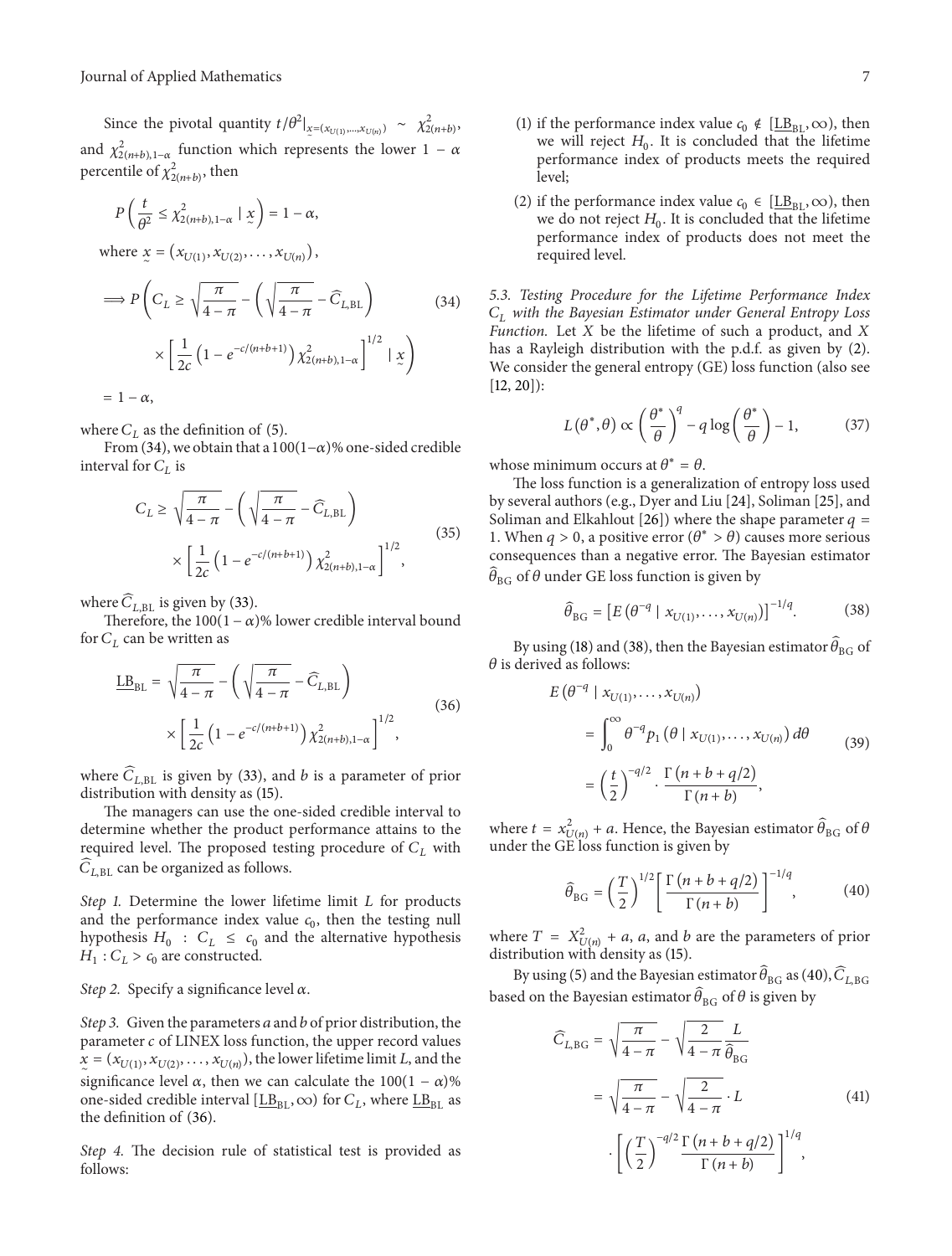where  $T = X^2_{U(n)} + a$ , a, and b are the parameters of prior distribution with density as (15).

We construct a statistical testing procedure to assess whether the lifetime performance index adheres to the required level. The one-sided credible confidence interval for  $C_L$  is obtained using the pivotal quantity  $t/\theta^2|_{\underline{x}=(x_{U(1)},...,x_{U(n)})}$ . By using the pivotal quantity  $t/\theta^2|_{\underline{x}=(x_{U(1)},...,x_{U(n)})}$ , given the specified significance level  $\alpha$ , the level 100(1 –  $\alpha$ )% one-sided credible interval for  $C_L$  can be derived as follows.

Since the pivotal quantity  $t/\theta^2|_{\underline{x}=(x_{U(1)},...,x_{U(n)})} \sim \chi^2_{2(n+b)},$ and  $\chi^2_{2(n+b),1-\alpha}$  function which represents the lower  $1-\alpha$ percentile of  $\chi^2_{2(n+b)}$ , then

$$
P\left(\frac{t}{\theta^2} \leq \chi^2_{2(n+b),1-\alpha} \mid \underline{x}\right) = 1-\alpha,
$$

where  $x = (x_{U(1)}, x_{U(2)}, \ldots, x_{U(n)})$ ,

$$
\Rightarrow P\left(C_L \ge \sqrt{\frac{\pi}{4-\pi}} - \left(\sqrt{\frac{\pi}{4-\pi}} - \widehat{C}_{L,\text{BG}}\right) \times \left[\frac{\Gamma(n+b+q/2)}{\Gamma(n+b)}\right]^{-1/q} \left(\frac{\chi^2_{2(n+b),1-\alpha}}{2}\right)^{1/2} | x \right)
$$

$$
= 1 - \alpha,
$$

where  $C_L$  as the definition of (5).

From (42), we obtain that a 100(1 –  $\alpha$ )% one-sided credible interval for  $C_L$  is

$$
C_L \ge \sqrt{\frac{\pi}{4-\pi}} - \left(\sqrt{\frac{\pi}{4-\pi}} - \widehat{C}_{L,\text{BG}}\right)
$$

$$
\times \left[\frac{\Gamma(n+b+q/2)}{\Gamma(n+b)}\right]^{-1/q} \left(\frac{\chi^2_{2(n+b),1-\alpha}}{2}\right)^{1/2},\tag{43}
$$

where  $\overline{C}_{L,BG}$  is given by (41).

Therefore, the  $100(1 - \alpha)$ % lower credible interval bound for  $C_L$  can be written as

$$
\underline{\text{LB}}_{\text{BG}} = \sqrt{\frac{\pi}{4 - \pi}} - \left(\sqrt{\frac{\pi}{4 - \pi}} - \widehat{C}_{L, \text{BG}}\right)
$$

$$
\times \left[\frac{\Gamma\left(n + b + q/2\right)}{\Gamma\left(n + b\right)}\right]^{-1/q} \left(\frac{\chi^2_{2\left(n + b\right), 1 - \alpha}}{2}\right)^{1/2},\tag{44}
$$

where  $\widehat{C}_{L, BG}$  is given by (41),  $\alpha$  is the specified significance level, and  $b$  is a parameter of prior distribution with density as (15).

The managers can use the one-sided credible interval to determine whether the product performance attains to the required level. The proposed testing procedure of  $C_L$  with  $\widehat{C}$  can be croanized as follows  $C_{L,\text{BG}}$  can be organized as follows.

*Step 1.* Determine the lower lifetime limit *L* for products and the performance index value  $c_0$ , then the testing null

hypothesis  $H_0 : C_L \leq c_0$  and the alternative hypothesis  $H \cdot C \geq c_0$  are constructed  $H_1$ :  $C_L > c_0$  are constructed.

*Step 2.* Specify a significance level  $\alpha$ .

*Step 3.* Given the parameters *a* and *b* of prior distribution, the parameter  $q$  of GE loss function, the upper record values  $\frac{x}{x} = (x_{U(1)}, x_{U(2)}, \ldots, x_{U(n)})$ , the lower lifetime limit L, and the significance level  $\alpha$ , then we can calculate the 100(1 –  $\alpha$ )% one-sided credible interval [ $L\underline{B}_{BG}$ ,  $\infty$ ) for  $C_L$ , where  $\underline{LB}_{BG}$  as the definition of (44).

*Step 4.* The decision rule of statistical test is provided as follows:

- (1) if the performance index value  $c_0 \notin [\underline{\text{LB}}_{BG}, \infty)$ , then we will reject  $H_0$ . It is concluded that the lifetime performance index of products meets the required level;
- (2) if the performance index value  $c_0 \in [\underline{LB}_{BG}, \infty)$ , then we do not reject  $H_0$ . It is concluded that the lifetime performance index of products does not meet the required level.

## **6. The Monte Carlo Simulation Algorithm of Confidence (or Credible) Level**

In this section, we will report the results of a simulation study for confidence (or credible) level  $(1 - \alpha)$  based on a  $100(1 - \alpha)$ % one-sided confidence (or credible) interval of the lifetime performance index  $C_L$ . We considered  $\alpha = 0.05$ and then generated samples from the Rayleigh distribution with p.d.f. as in (2) with respect to the record values.

- (i) The Monte Carlo simulation algorithm of confidence level (1 –  $\alpha$ ) for  $C_L$  under MLE is given in the following steps.
- *Step 1.* Given *n*, *a*, *b*, *L*, and  $\alpha$ , where  $a > 0$ ,  $b > 0$ .

*Step 2.* For the values of prior parameters  $(a, b)$ , use (15) to generate  $\theta$  from the square-root inverted-gamma distribution.

*Step 3.*

(a) The generation of data  $(Z_1, Z_2, \ldots, Z_n)$  is by standard exponential distribution with parameter <sup>1</sup>.

(b) Set 
$$
Y_1^2 = 2\theta^2 Z_1
$$
 and  $Y_i^2 = 2\theta^2 Z_i + Y_{i-1}^2$ , for  $i = 2, ..., n$ .

$$
Y_1 = \sqrt{2\theta^2 Z_1}
$$
,  $Y_i = \sqrt{2\theta^2 Z_i + Y_{i-1}^2}$ , for  $i = 2,...,n$ . (45)

 $(Y_1, Y_2, \ldots, Y_n)$  are the upper record values from the Rayleigh distribution.

(c) The value of  $\underline{LB}_{MLE}$  is calculated by

$$
\underline{\text{LB}}_{\text{MLE}} = \sqrt{\frac{\pi}{4-\pi}} - \left(\sqrt{\frac{\pi}{4-\pi}} - \widehat{C}_{L,\text{MLE}}\right) \left(\frac{\chi^2_{2n,1-\alpha}}{2n}\right)^{1/2},\tag{46}
$$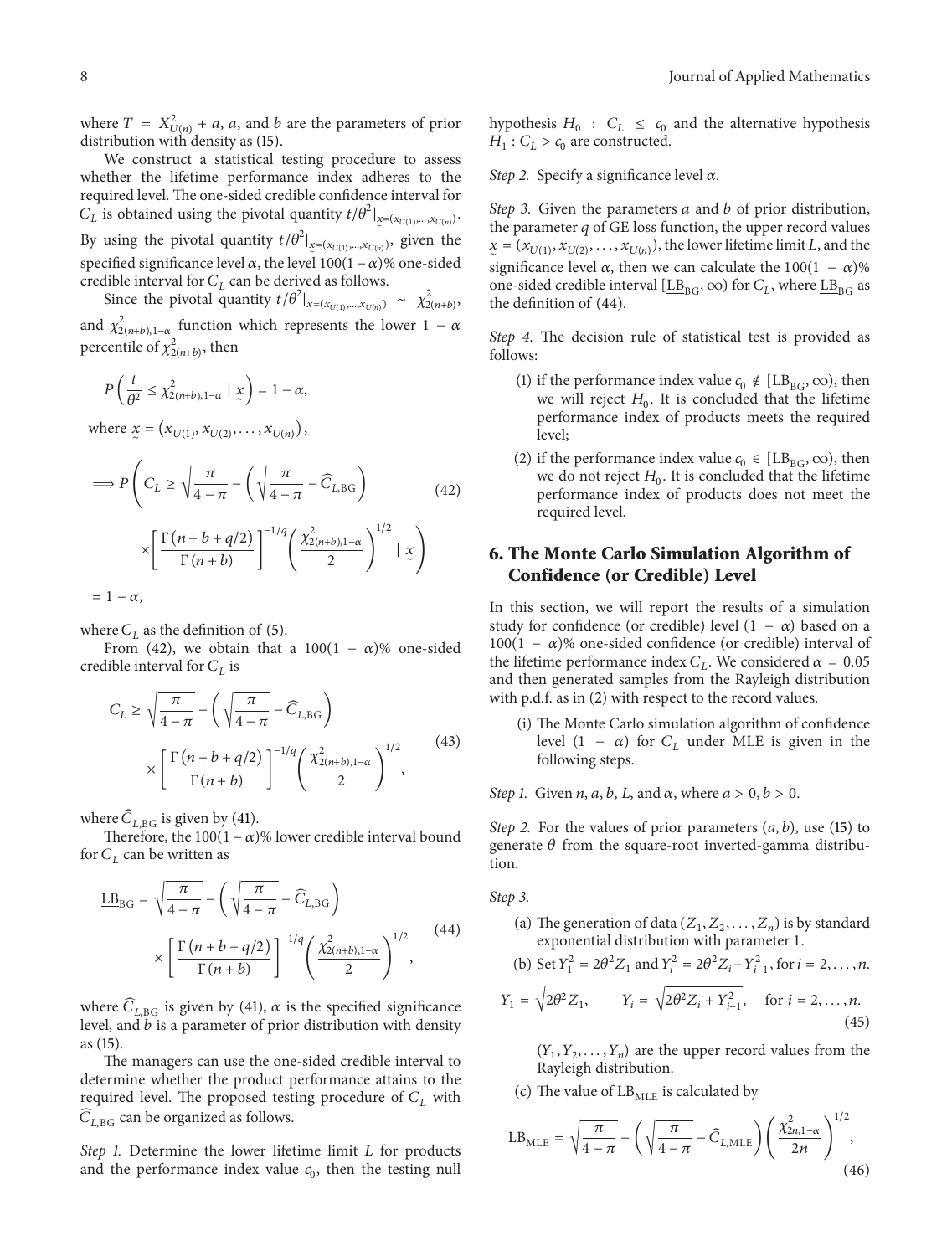where  $\widehat{C}_{L,\text{MLE}}$  is given by (11) and  $\chi^2_{2n,1-\alpha}$  function which represents the lower  $1 - \alpha$  percentile of  $\chi^2_{2n}$ .

(d) If 
$$
C_L \geq \underline{\text{LB}}_{\text{MLE}}
$$
, then count = 1; else count = 0.

*Step 4.*

- (a) Step 3 is repeated 1000 times.
- (b) The estimation of confidence level  $(1 \alpha)$  is  $(\widehat{1 \alpha}) =$  (total count)/1000.

*Step 5.*

(a) Repeat Step 2–Step 4 for 100 times, then we can get the 100 estimations of confidence level as follows:

$$
\left(\widehat{1-\alpha}\right)_{1}, \left(\widehat{1-\alpha}\right)_{2}, \ldots, \left(\widehat{1-\alpha}\right)_{100}.
$$
 (47)

- (b) The average empirical confidence level  $1-\alpha$ of  $(1 - \alpha)_i$ ,  $i = 1, ..., 100$ ; that is,  $1 - \alpha$  =  $(1/100) \sum_{i=1}^{100} (1-\alpha)_i$ .
- (c) The sample mean square error (SMSE) of (1 −  $\alpha$ )<sub>1</sub>, (1 −  $\alpha$ )<sub>2</sub>, ..., (1 −  $\alpha$ )<sub>100</sub> SMSE = (1/100)  $\times \sum_{i=1}^{100} \left[ \left( \overline{1-\alpha} \right)_i - \left( 1-\alpha \right) \right]^2.$

The results of simulation are summarized in Table 2 based on  $L = 1.0$ , the different value of sample size *n*, prior parameter  $(a, b) = (2, 5)$ ,  $(6, 1.5)$ , and  $(2, 2)$  at  $\alpha = 0.05$ , respectively. The scope of SMSE is between 0.00413 and 0.00593.

*Step 1.* Given *n*, *a*, *b*, *L*, and  $\alpha$ , where  $a > 0$ ,  $b > 0$ .

*Step 2.* For the values of prior parameters  $(a, b)$ , use (15) to generate  $\theta$  from the square-root inverted-gamma distribution.

*Step 3.*

- (a) The generation of data  $(Z_1, Z_2, \ldots, Z_n)$  is by standard exponential distribution with parameter <sup>1</sup>.
- (b) Set  $Y_1^2 = 2\theta^2 Z_1$  and  $Y_i^2 = 2\theta^2 Z_i + Y_{i-1}^2$ , for  $i = 2, ..., n$ .

$$
Y_1 = \sqrt{2\theta^2 Z_1}, \qquad Y_i = \sqrt{2\theta^2 Z_i + Y_{i-1}^2}, \quad \text{for } i = 2, ..., n.
$$
\n(48)

 $(Y_1, Y_2, \ldots, Y_n)$  are the upper record values from the Rayleigh distribution.

- (c) The values of  $\underline{LB}_{BS}$ ,  $\underline{LB}_{BL}$ , and  $\underline{LB}_{BG}$  are calculated by (25), (36), and (44), respectively.
- (d) If  $C_I \geq L$ B, then count = 1; else count = 0, where LB =  $\underline{LB}_{BS}$  or  $\underline{LB}_{BL}$  or  $\underline{LB}_{BG}$ .

*Step 4.*

- (a) Step 3 is repeated 1000 times.
- (b) The estimation of credible level  $(1 \alpha)$  is  $(\widehat{1 \alpha})$  =  $(t \text{otal count})/1000$ .

*Step 5.*

(a) Repeat Step 2–Step 4 for 100 times, then we can get the 100 estimations of credible level as follows:

$$
\left(\widehat{1-\alpha}\right)_1, \left(\widehat{1-\alpha}\right)_2, \dots, \left(\widehat{1-\alpha}\right)_{100}.\tag{49}
$$

- (b) The average empirical credible level  $\overline{1-\alpha}$  of  $(\widehat{1-\alpha})_i$ ,  $i = 1, ..., 100$ ; that is,  $\overline{1 - \alpha} = (1/100) \sum_{i=1}^{100} (\overline{1 - \alpha})_i$ .
- (c) The sample mean square error (SMSE) of (1 -  $\alpha$ )<sub>1</sub>, (1 -  $\alpha$ )<sub>2</sub>, ..., (1 -  $\alpha$ )<sub>100</sub> SMSE = (1/100)  $\times \sum_{i=1}^{100} \left[ \left( \overline{1-\alpha} \right)_i - \left( 1-\alpha \right) \right]^2.$

Based on  $L = 1.0$ , the different value of sample size *n*, prior parameter  $(a, b) = \{(2, 5), (6, 1.5), (2, 2)\}$ , and  $\alpha =$ 0.05, the results of simulation are summarized in Tables 3–5 under SE loss function, LINEX loss function with parameter  $c = \{-0.5, 0.5, 1.5\}$ , and GE loss function with parameter  $q = \{3, 5, 8\}$ , respectively. The following points can be drawn.

- (a) All of the SMSEs are small enough and the scope of SMSE is between 0.00346 and 0.00467.
- (b) Fix the size *n*, comparison of prior parameter  $(a, b)$  = (2, 5), (6, 1.5), and (2, 2) as follows:
	- (i) the values of SMSE with prior parameter  $(a, b)$  = (6, 1.5) and (2, 5) are smaller than  $(a, b) = (2, 2)$ , respectively;
	- (ii) a comparison of prior parameter  $(a, b) = (2, 5)$ , and  $(2, 2)$ ; that is, fix prior parameter  $a$ , if prior parameter  $b$  increases, then it can be seen that the SMSE will decrease.
- (c) In Table 4, fix the size *n* and the prior parameter  $(a, b)$ , comparison the parameter of LINEX loss function  $c =$  ${-0.5, 0.5, 1.5}$  as follows:

the values of SMSE with prior parameter  $c = 0.5, 1.5$ , and −1.5 are the same as the values of SMSE in Table 3.

(d) In Table 5, fix the prior parameter  $(a, b)$ , comparison of GE loss function parameter  $q = \{3, 5, 8\}$  as follows: the values of SMSE with prior parameter  $q = 3, 5$ , and 8 are the same as the values of SMSE in Table 3.

Hence, these results from simulation studies illustrate that the performance of our proposed method is acceptable. Moreover, we suggest that the prior parameter  $(a, b) = (6, 1.5)$ and (2, 5) is appropriate for the square-root inverted-gamma distribution.

#### **7. Numerical Example**

In this section, we propose the new hypothesis testing procedures to a real-life data. In the following example, we discuss a real-life data for 25 ball bearings to illustrate the use of the new hypothesis testing procedures in the lifetime performance of ball bearings. The proposed testing procedures not only can handle nonnormal lifetime data, but also can handle the upper record values.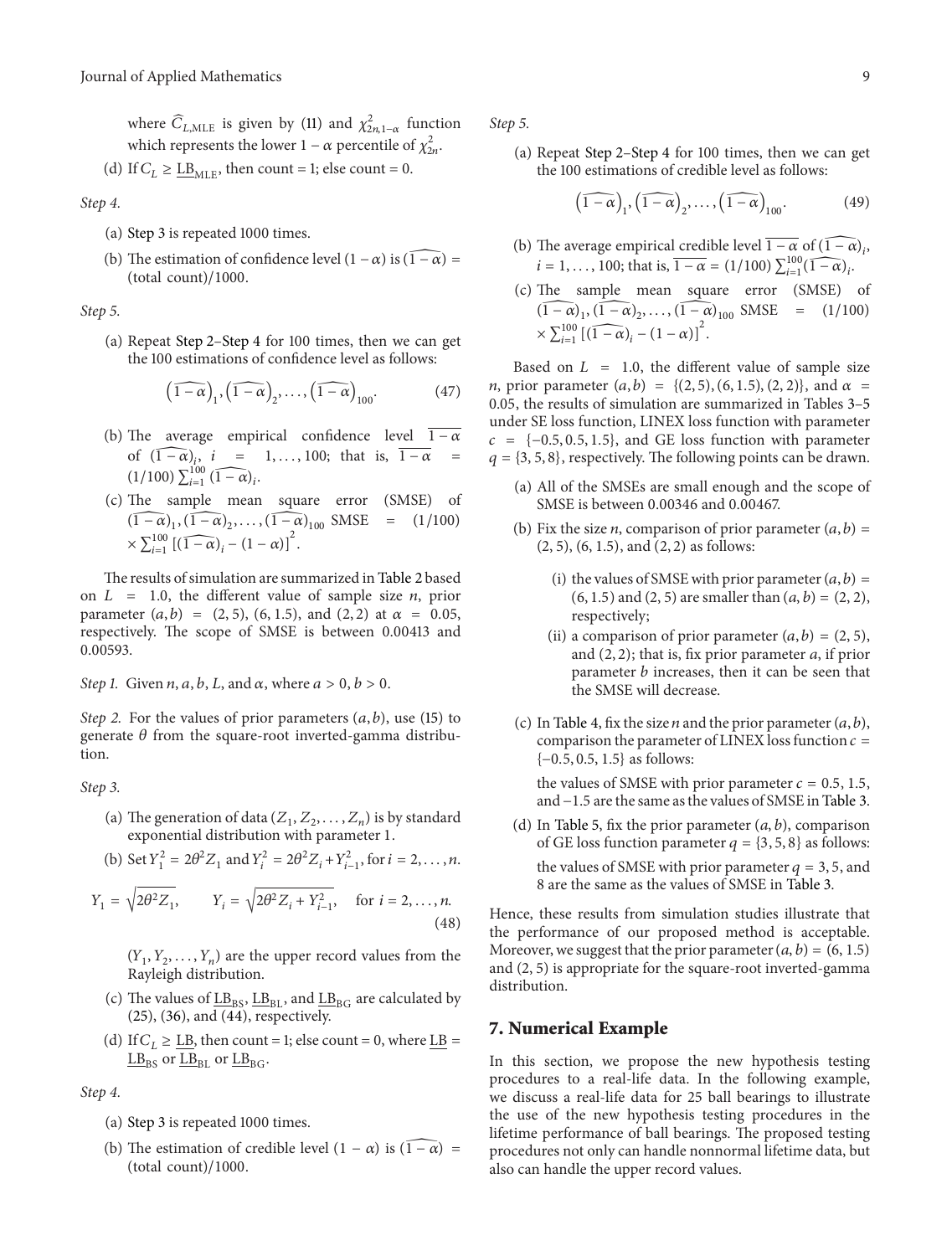TABLE 2: Average empirical confidence level  $(1 - \alpha)$  for  $C_L$  under MLE when  $\alpha = 0.05$ .

| n  | $a = 2, b = 5$   | $a = 6, b = 1.5$ | $a = 2, b = 2$   |
|----|------------------|------------------|------------------|
|    | 0.93653(0.00462) | 0.93482(0.00467) | 0.93577(0.00507) |
| 10 | 0.93643(0.00449) | 0.93581(0.00413) | 0.93450(0.00593) |
| 15 | 0.93523(0.00489) | 0.93557(0.00503) | 0.93463(0.00516) |
|    |                  |                  |                  |

*n* denotes the sample size; the values in parentheses are sample mean square error of  $(\widehat{1 - \alpha})$ .

TABLE 3: Average empirical credible level (1 –  $\alpha$ ) for  $C_L$  under SE loss function when  $\alpha = 0.05$ .

| n  | $a = 2, b = 5$   | $a = 6, b = 1.5$ | $a = 2, b = 2$   |
|----|------------------|------------------|------------------|
|    | 0.94357(0.00386) | 0.93760(0.00386) | 0.93925(0.00395) |
| 10 | 0.94244(0.00359) | 0.93704(0.00359) | 0.93664(0.00462) |
| 15 | 0.94096(0.00346) | 0.93619(0.00426) | 0.93635(0.00467) |
|    |                  |                  |                  |

*n* denotes the sample size; the values in parentheses are sample mean square error of  $(1 - \alpha)$ .

TABLE 4: Average empirical credible level (1 –  $\alpha$ ) for  $C_L$  under LINEX loss function when  $\alpha = 0.05$ .

| $\boldsymbol{n}$ | с      | $a = 2, b = 5$   | $a = 6, b = 1.5$ | $a = 2, b = 2$   |
|------------------|--------|------------------|------------------|------------------|
|                  | $-0.5$ | 0.94357(0.00386) | 0.93760(0.00386) | 0.93925(0.00395) |
| 5                | 0.5    | 0.94357(0.00386) | 0.93760(0.00386) | 0.93925(0.00395) |
|                  | 1.5    | 0.94357(0.00386) | 0.93760(0.00386) | 0.93925(0.00395) |
|                  | $-0.5$ | 0.94244(0.00359) | 0.93704(0.00359) | 0.93664(0.00462) |
| 10               | 0.5    | 0.94244(0.00359) | 0.93704(0.00359) | 0.93664(0.00462) |
|                  | 1.5    | 0.94244(0.00359) | 0.93704(0.00359) | 0.93664(0.00462) |
| 15               | $-0.5$ | 0.94096(0.00346) | 0.93619(0.00426) | 0.93635(0.00467) |
|                  | 0.5    | 0.94096(0.00346) | 0.93619(0.00426) | 0.93635(0.00467) |
|                  | 1.5    | 0.94096(0.00346) | 0.93619(0.00426) | 0.93635(0.00467) |

*n* denotes the sample size; the values in parentheses are sample mean square error of  $(\widehat{1 - \alpha})$ .

TABLE 5: Average empirical credible level  $(1 - \alpha)$  for  $C_L$  under GE loss function when  $\alpha = 0.05$ .

| $\boldsymbol{n}$ |   | $a = 2, b = 5$   | $a = 6, b = 1.5$ | $a = 2, b = 2$   |
|------------------|---|------------------|------------------|------------------|
|                  |   | 0.94357(0.00386) | 0.93760(0.00386) | 0.93925(0.00395) |
| 5                |   | 0.94357(0.00386) | 0.93760(0.00386) | 0.93925(0.00395) |
|                  | 8 | 0.94357(0.00386) | 0.93760(0.00386) | 0.93925(0.00395) |
|                  |   | 0.94244(0.00359) | 0.93704(0.00359) | 0.93664(0.00462) |
| 10               |   | 0.94244(0.00359) | 0.93704(0.00359) | 0.93664(0.00462) |
|                  | 8 | 0.94244(0.00359) | 0.93704(0.00359) | 0.93664(0.00462) |
|                  |   | 0.94096(0.00346) | 0.93619(0.00426) | 0.93635(0.00467) |
| 15               |   | 0.94096(0.00346) | 0.93619(0.00426) | 0.93635(0.00467) |
|                  | 8 | 0.94096(0.00346) | 0.93619(0.00426) | 0.93635(0.00467) |
|                  |   |                  |                  |                  |

*n* denotes the sample size; the values in parentheses are sample mean square error of  $(\widehat{1 - \alpha})$ .

*Example*. The data is the failure times of 25 ball bearings in endurance test.The 25 observations are the number of million revolutions before failure for each of the ball bearings. The data come from Caroni [27] as follows:

67.80, 67.80, 67.80, 68.64, 33.00, 68.64, 98.64, 128.04, 42.12, 28.92, 45.60, 51.84, 55.56, 173.40, 48.48, 17.88, 93.12, 54.12, 41.52, 51.96, 127.92, 84.12, 105.12, 105.84, and 68.88.

Raqab and Madi [28] and Lee [29] indicated that a oneparameter Rayleigh distribution is acceptable for these data. In addition, we also have a way to test the hypothesis that the failure data come from the Rayleigh distribution. The testing hypothesis  $H_0 : X$  comes from a Rayleigh distribution versus  $H_1$ : X does not come from a Rayleigh distribution is constructed under significance level  $\alpha$  = 0.05.

From a probability plot of Figure 1 by using the Minitab Statistical Software, we can conclude the operational lifetimes data of 25 ball bearings from the Rayleigh distribution which is the Weibull distribution with the shape 2 (also see Lee et al. [14]). For informative prior, we use the prior information:  $E(\theta) = \hat{\theta}_{MLE} = 54.834$  and Var( $\theta$ ) = 0.2, giving the prior parameter values as  $(a = 6.014, b = 1.001)$ .

Here, if only the upper record values have been observed, these are  $\{x_{U(i)}, i = 1, ..., 5(= n)\} = \{67.80, 68.64, 98.64,$ 128.04, 173.40}.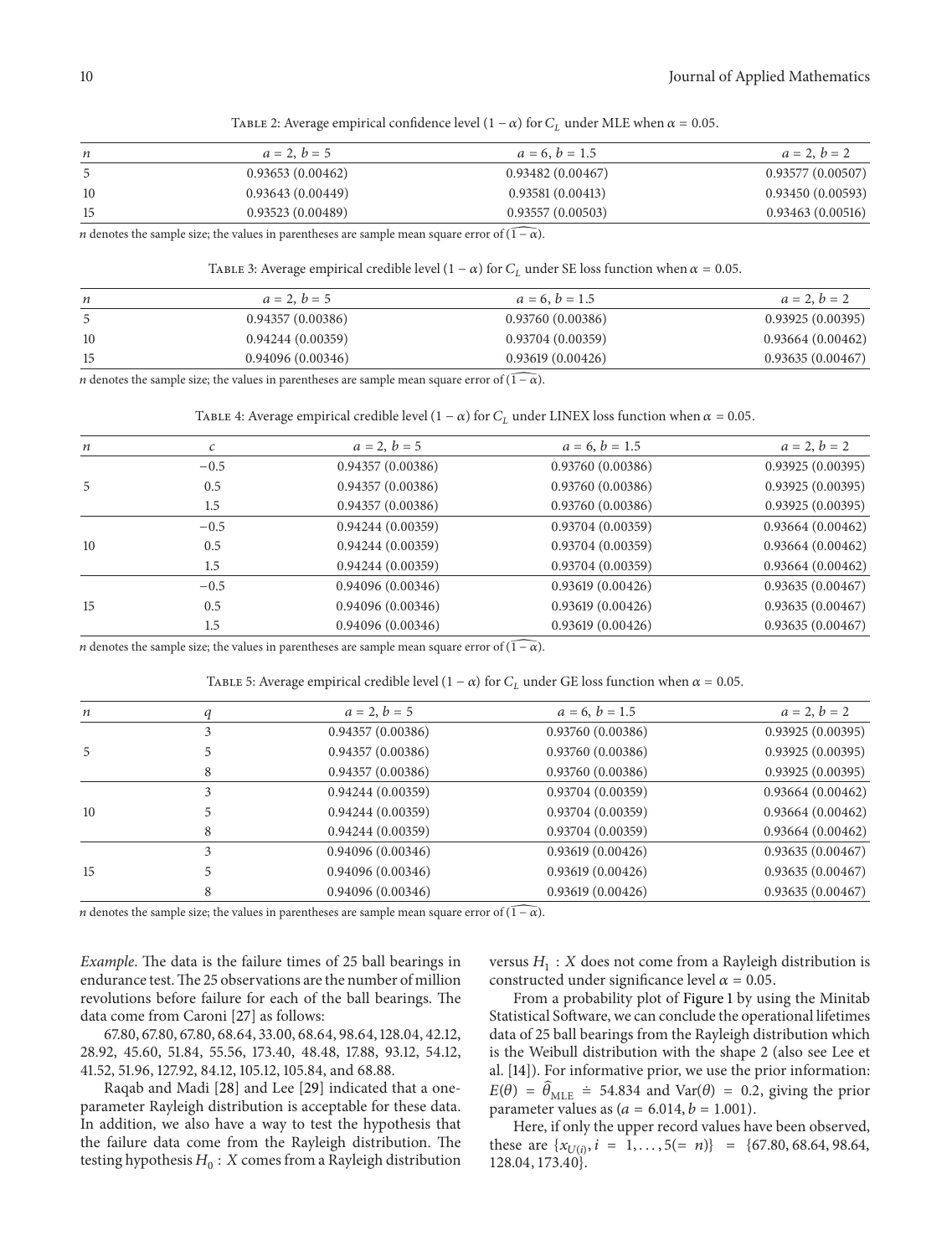

Figure 1: Probability plot for failure times of 25 ball bearings data.

(1) The proposed testing procedure of  $C_L$  with  $\overline{C}_{L,\text{MLE}}$  is stated as follows.

*Step 1.* The record values from the above data are  $(x_{U(i)}, i =$ 1, 2, 3, 4, 5) = (67.80, 68.64, 98.64, 128.04, 173.40).

*Step 2.* The lower specification limit *L* is assumed to be 23.37. The deal with the product managers' concerns regarding lifetime performance and the conforming rate  $P_r$  of products is required to exceed 80 percent. Referring to Table 1,  $C_L$  is required to exceed 0.90. Thus, the performance index value is set at  $c_0 = 0.90$ . The testing hypothesis  $H_0 : C_L \leq 0.90$  versus  $H_1$ :  $C_L$  > 0.90 is constructed.

*Step 3.* Specify a significance level  $\alpha = 0.05$ .

*Step 4.* We can calculate that the <sup>95</sup>% lower confidence interval bound for  $C_L$ , where

$$
\underline{\text{LB}}_{\text{MLE}} = \sqrt{\frac{\pi}{4 - \pi}} - \left(\sqrt{\frac{\pi}{4 - \pi}} - \widehat{C}_{L, \text{MLE}}\right) \left(\frac{\chi_{2n, 1-\alpha}^2}{2n}\right)^{1/2}
$$

$$
= \sqrt{\frac{\pi}{4 - \pi}} - \left(\sqrt{\frac{\pi}{4 - \pi}} - 1.26251254\right) \left(\frac{\chi_{10, 0.95}^2}{10}\right)^{1/2}
$$

$$
= 1.03285. \tag{50}
$$

So, the 95% one-sided confidence interval for  $C_L$  is  $[\underline{LB}_{MLE}, \infty) = [1.03285, \infty).$ 

*Step 5.* Because of the performance index value  $c_0 = 0.90 \notin$  $[\underline{LB}_{MLE}, \infty)$ , we reject the null hypothesis  $H_0 : C_L \leq 0.90$ .

Thus, we can conclude that the lifetime performance index of data meets the required level.

(2) The proposed testing procedures of  $C_L$  with  $\overline{C}_{L,\text{BS}}$ ,  $\widehat{C}_{L,\text{BL}}$ , and  $\widehat{C}_{L,\text{BG}}$  are stated as follows.

*Step 1.* The record values from the above data are  $(x_{U(i)}, i =$  $1, 2, 3, 4, 5$  = (67.80, 68.64, 98.64, 128.04, 173.40).

*Step 2.* The lower specification limit *L* is assumed to be 23.37. The deal with the product managers' concerns regarding lifetime performance and the conforming rate  $P_r$  of products is required to exceed 80 percent. Referring to Table 1,  $C_L$  is required to exceed 0.90. Thus, the performance index value is set at  $c_0 = 0.90$ . The testing hypothesis  $H_0 : C_L \leq 0.90$  versus  $H_1$ :  $C_L$  > 0.90 is constructed.

*Step 3.* Specify a significance level  $\alpha = 0.05$ , the parameter of LINEX loss function  $c = 0.5$ , and the parameter of GE loss function  $q = 2$ .

*Step 4.* We can calculate the <sup>95</sup>% lower credible interval bound for  $C_L$ , where

$$
\underline{LB}_{BS} = \sqrt{\frac{\pi}{4 - \pi}} - \left(\sqrt{\frac{\pi}{4 - \pi}} - \widehat{C}_{L,BS}\right)
$$
\n
$$
\times \frac{\Gamma(n + b - 1/2)}{\Gamma(n + b)} \left(\frac{\chi_{2(n + b), 1 - \alpha}^2}{2}\right)^{1/2}
$$
\n
$$
= \sqrt{\frac{\pi}{4 - \pi}} - \left(\sqrt{\frac{\pi}{4 - \pi}} - 1.246074685\right)
$$
\n
$$
\times \frac{\Gamma(5 + 1.001 - 1/2)}{\Gamma(5 + 1.001)} \left(\frac{\chi_{2(5 + 1.001), 0.95}^2}{2}\right)^{1/2}
$$
\n= 0.96984.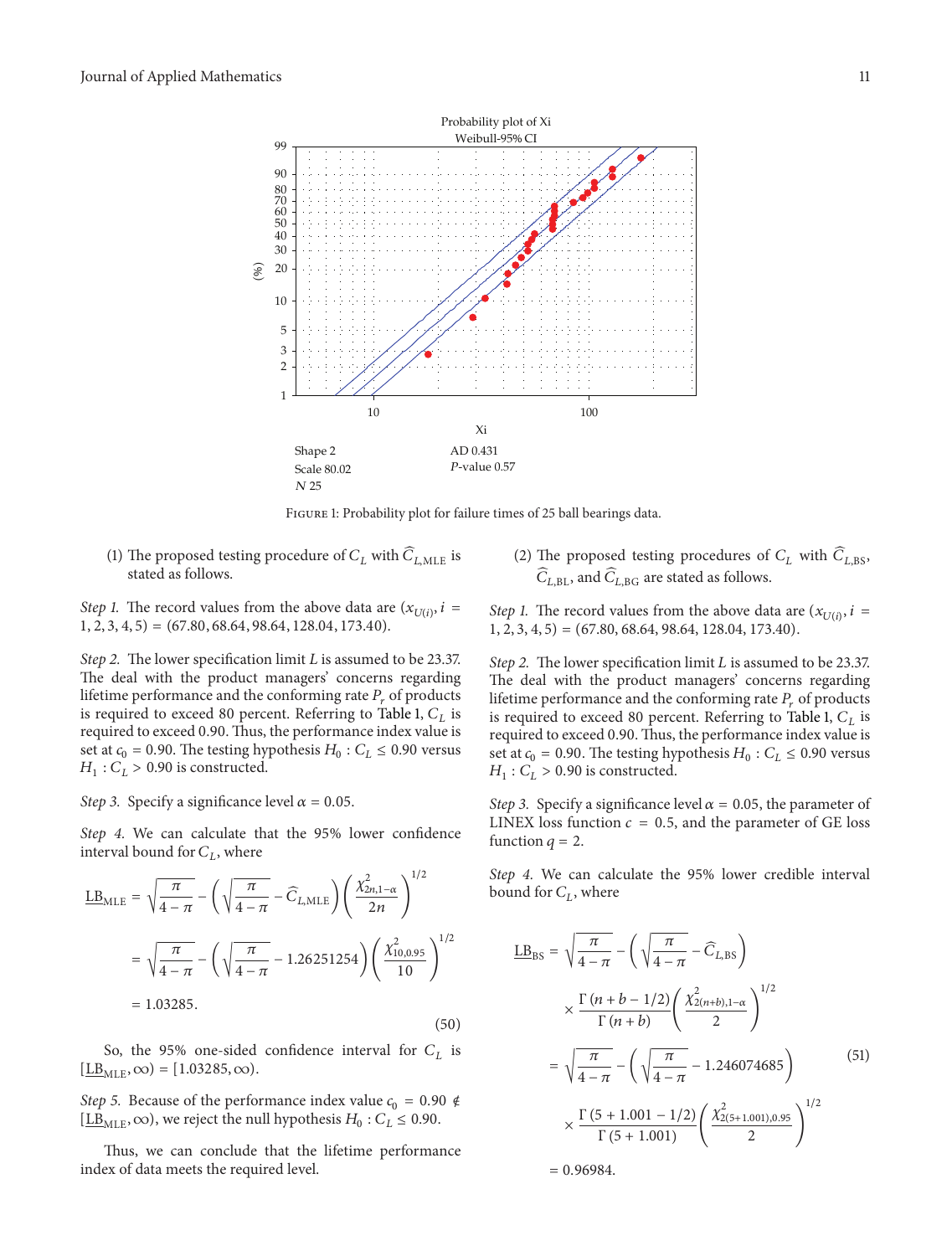So, the 95% one-sided credible interval for  $C_L$  is  $[LB_{RS}, \infty) = [0.96984, \infty).$ 

$$
\underline{LB}_{BL} = \sqrt{\frac{\pi}{4-\pi}} - \left(\sqrt{\frac{\pi}{4-\pi}} - \widehat{C}_{L,BL}\right)
$$
  
\n
$$
\times \left[\frac{1}{2c} \left(1 - e^{-c/(n+b+1)}\right) \chi_{2(n+b),1-\alpha}^2\right]^{1/2}
$$
  
\n
$$
= \sqrt{\frac{\pi}{4-\pi}} - \left(\sqrt{\frac{\pi}{4-\pi}} - 1.129561059\right)
$$
  
\n
$$
\times \left[\frac{1}{2(0.5)} \left(1 - e^{-0.5/(5+1.001+1)}\right) \chi_{2(5+1.001),0.95}^2\right]^{1/2}
$$
  
\n= 0.96984. (52)

So, the 95% one-sided credible interval for  $C_L$  is  $[\underline{LB}_{\text{RI}}, \infty) = [0.96984, \infty).$ 

$$
\underline{LB}_{BG} = \sqrt{\frac{\pi}{4-\pi}} - \left(\sqrt{\frac{\pi}{4-\pi}} - \widehat{C}_{L,BG}\right)
$$
  
\n
$$
\times \left[\frac{\Gamma(n+b+q/2)}{\Gamma(n+b)}\right]^{-1/q} \left(\frac{\chi^2_{2(n+b),1-\alpha}}{2}\right)^{1/2}
$$
  
\n
$$
= \sqrt{\frac{\pi}{4-\pi}} - \left(\sqrt{\frac{\pi}{4-\pi}} - 1.200432998\right)
$$
  
\n
$$
\times \left[\frac{\Gamma(5+1.001+2/2)}{\Gamma(5+1.001)}\right]^{-1/2} \left(\frac{\chi^2_{2(5+1.001),0.95}}{2}\right)^{1/2}
$$
  
\n= 0.96984. (53)

So, the 95% one-sided credible interval for  $C_L$  is  $[\underline{LB}_{BG}, \infty) = [0.96984, \infty).$ 

*Step 5.* Because of the performance index value  $c_0 = 0.90 \notin$  $[\underline{LB}_{BS}, \infty) = [\underline{LB}_{BL}, \infty) = [\underline{LB}_{BG}, \infty)$ , we reject the null hypothesis  $H_0 : C_L \leq 0.90$ .

Thus, we can conclude that the lifetime performance index of data meets the required level. In addition, by using the prior parameter values  $(a, b) = (6, 1.5)$  based on the simulation studies, we also obtain that  $c_0 = 0.90 \notin [\underline{LB}_{BS}, \infty)$  =  $[\underline{LB}_{BL}, \infty) = [\underline{LB}_{BG}, \infty) = 0.94033$ . So, we also reject the null hypothesis  $H_0 : C_L \leq 0.90$ . Hence, the lifetime performance index of data meets the required level.

### **8. Conclusions**

Montgomery [1] proposed a process capability index  $C_L$  for larger-the-better quality characteristic. The assumption of most process capability is normal distribution, but it is often invalid. In this paper, we consider that Rayleigh distribution is the special case of Weibull distribution.

Moreover, in lifetime data testing experiments, the experimenter may not always be in a position to observe the life times of all the products put to test. In industry and reliability studies, many products fail under stress, for example, an electronic component ceases to function in an environment of too high temperature, and a battery dies under the stress of time. So, in such experiments, measurement may be made sequentially and only the record values are observed.

In order to let the process capability, indices can be effectively used. This study constructs MLE and Bayesian estimator of  $C_L$  under assuming the conjugate prior distribution and SE loss function, LINEX loss function, and GE loss function based on the upper record values from the Rayleigh distribution. The Bayesian estimator of  $C_L$  is then utilized to develop a credible interval in the condition of known  $L$ .

This study also provides a table of the lifetime performance index with its corresponding conforming rate based on the Rayleigh distribution. That is, the conforming rate and the corresponding  $C_L$  can be obtained.

Further, the Bayesian estimator and posterior distribution of  $C_L$  are also utilized to construct the testing procedure of  $C_L$  which is based on a credible interval. If you want to test  $C_L$ whether the products meet the required level, you can utilize the proposed testing procedure which is easily applied and an effectively method to test in the condition of known L. Numerical example is illustrated to show that the proposed testing procedure is effectively evaluating whether the true performance index meets requirements.

In addition, these results from simulation studies illustrate that the performance of our proposed method is acceptable. According to SMSE, the Bayesian approach is smaller than the non-Bayesian approach, we suggest that the Bayesian approach is better than the non-Bayesian approach.Then, the SMSEs of prior parameters  $(a, b) = (6, 1.5)$  and  $(2, 5)$  are smaller than the SMSE of prior parameter  $(a, b) = (2, 2)$ . We suggest that the prior parameters  $(a, b) = (6, 1.5)$  and (2, 5) are appropriate for the square-root inverted-gamma distribution based on the Bayesian estimators under the Rayleigh distribution.

#### **Acknowledgments**

The authors thank the referees for their suggestions and helpful comments on revising the paper. This research was partially supported by the National Science Council, China (Plans nos. NSC 101-2221-E-158-003, NSC 99-2118-M-415- 001, and NSC 100-2118-M-415-002). Moreover, J. W. Wu and C. W. Hong have a direct financial relation with the National Science Council, Taiwan, but other authors do not a direct financial relation with the National Science Council, Taiwan.

#### **References**

- [1] D. C. Montgomery, *Introduction To Statistical Quality Control*, John Wiley & Sons, New York, NY, USA, 1985.
- [2] L. I. Tong, K. S. Chen, and H. T. Chen, "Statistical testing for assessing the performance of lifetime index of electronic components with exponential distribution," *Journal of Quality Reliability Management*, vol. 19, pp. 812–824, 2002.
- [3] C.-W. Hong, J.-W. Wu, and C.-H. Cheng, "Computational procedure of performance assessment of lifetime index of